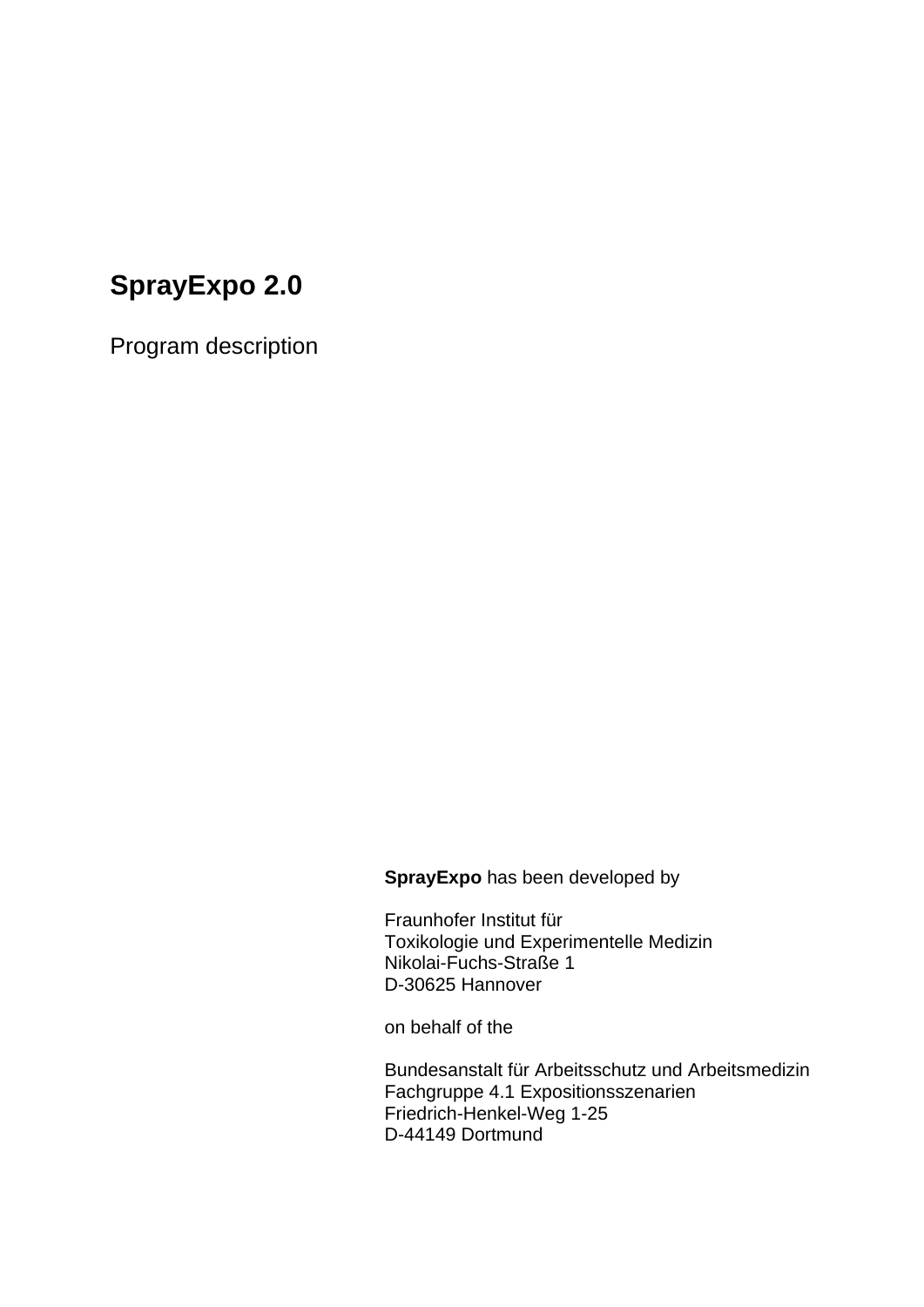| 1              |       |       |  |                               |  |  |
|----------------|-------|-------|--|-------------------------------|--|--|
| $\overline{2}$ |       |       |  |                               |  |  |
|                | 2.1   |       |  |                               |  |  |
|                | 2.2   |       |  |                               |  |  |
|                |       | 2.2.1 |  |                               |  |  |
|                |       | 2.2.2 |  |                               |  |  |
|                |       | 2.2.3 |  |                               |  |  |
|                | 2.3   |       |  |                               |  |  |
|                | 2.4   |       |  |                               |  |  |
|                | 2.5   |       |  |                               |  |  |
|                |       | 2.5.1 |  |                               |  |  |
| 2.5.2<br>2.5.3 |       |       |  |                               |  |  |
|                |       |       |  |                               |  |  |
|                | 2.5.4 |       |  |                               |  |  |
| 2.5.5          |       |       |  |                               |  |  |
|                |       |       |  | 2.6 Use of standard scenarios |  |  |
| 3              |       |       |  |                               |  |  |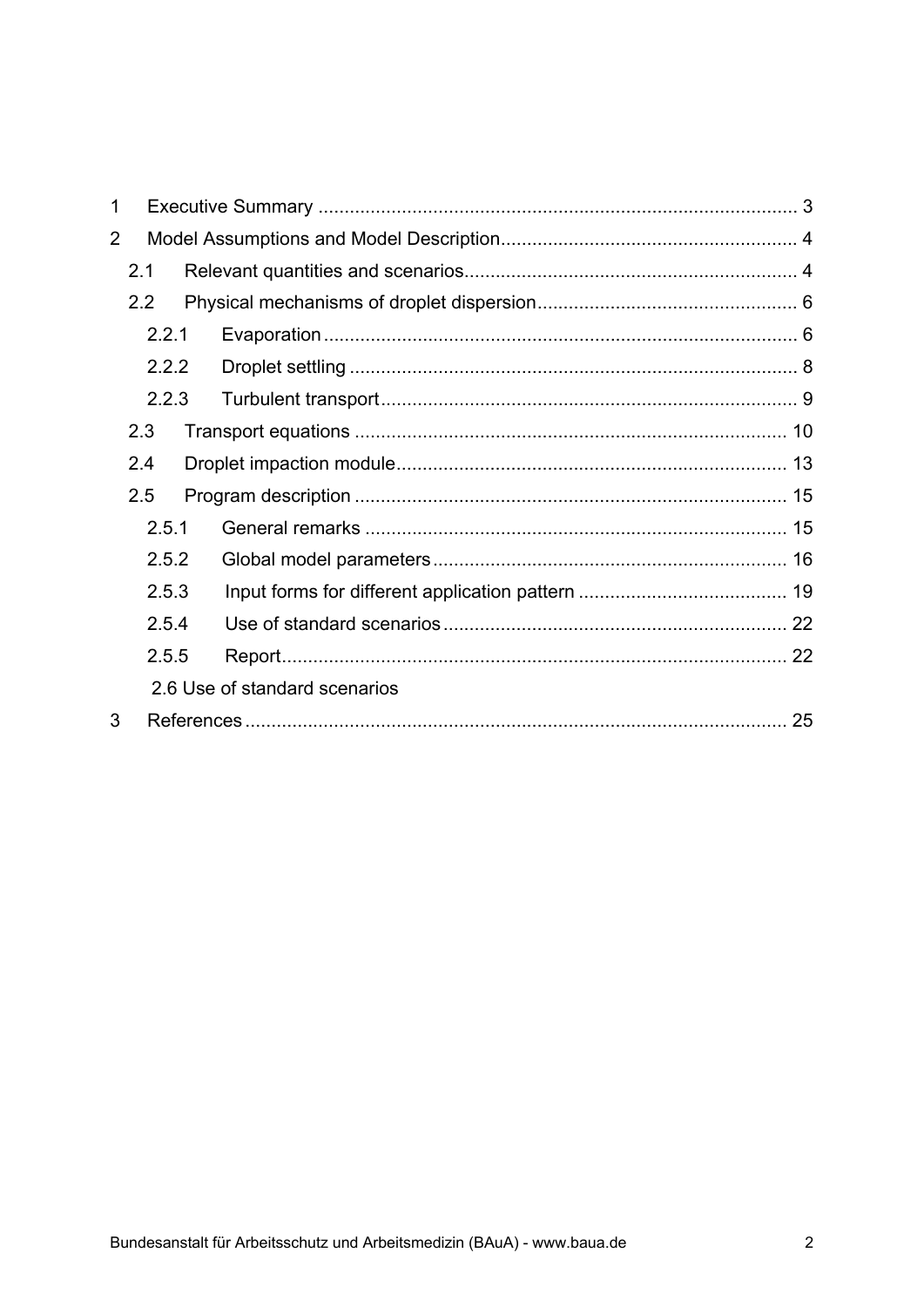# **1 Executive Summary**

The model calculates the airborne concentration of the respirable, the thoracic and the inhalable, or any other meaningful size fraction of **aerosols** generated during working processes. Special attention is directed to aerosols containing biocidal substances in indoor environments originating from the release of liquid biocidal sprays. From the calculated concentration the inhalation as well as the dermal exposure is determined. Long term emissions of vapors from walls and other surfaces are not included.

It is assumed that the sprayed product is composed of a non volatile substance dissolved in a solvent with known volatility. The model is based on a simulation of the motion of released droplets taking into account gravitational settling, turbulent mixing with the surrounding air, and droplet evaporation. In the model continuous spatial release patterns can be simulated. No artificial distribution volumes need to be defined. In the calculation of the inhaled dose and the dermal dose the spatial distribution of the concentration is explicitly taken into account.

The main input parameters are: the released droplet spectrum, the release rate, the concentration of the non volatile substance, the spatial and temporal pattern of the release process (surface spraying against floor, ceiling, wall; room spraying), the vapor pressure of the liquid, the size of the room and the ventilation rate. The path of the sprayer can be explicitly included into the model.

For surface treatment by spraying, a droplet deposition module is incorporated in the program package. This module calculates the fraction of non-impacting droplets which are relevant for human exposure. The improved version takes into account the entrainment of air into the spray jet according to Bernoulli's principle. This leads to a decrease in the droplet deceleration that is due to air friction, resulting in an increased operating distance of the spray compared to injection of the droplets into still air.

To facilitate the use of the SprayExpo model an MS EXCEL worksheet was developed that can be executed under Microsoft Excel 2003 or later using Microsoft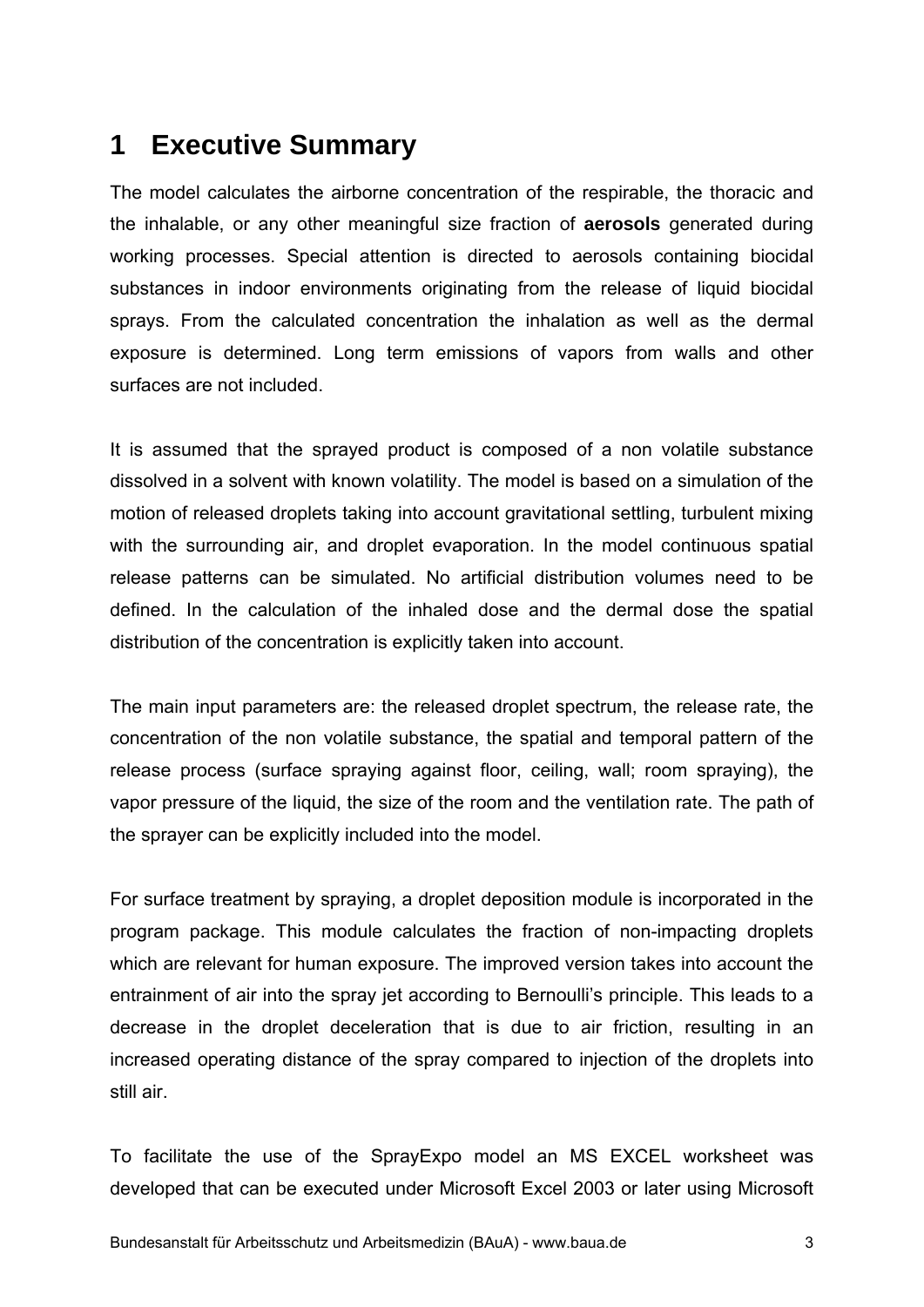Windows 2000 Service Pack 3 or later, or Windows XP or later (recommended). The main input parameters are: the released droplet spectrum, the release rate, the concentration of the non volatile substance, the spatial and temporal pattern of the release process, the vapor pressure of the liquid, the size of the room and the ventilation rate. The user can select standard scenarios with predefined default values or can select these input parameters freely. The first level is an input form for the definition of general data such as room size, room ventilation rate, turbulent intensity, nozzle and spray parameters as well as relevant parameters of the spray liquid. The second level allows for the definition of the spray path and the release rate. It also provides an adjustable 3D image of the room including the spray pattern. The third level is the report level that contains the calculated values listed in an EXCEL spreadsheet, a concentration vs. time diagram and the time integrated inhaled and deposited dose of non volatile substance.

## **2 Model Assumptions and Model Description**

## **2.1 Relevant quantities and scenarios**

The model is aimed at calculating the inhaled and dermal dose the workers are experiencing during the release of a non volatile substance by a spray process. The spray liquid is characterized by a non volatile substance dissolved or dispersed in a volatile solvent. The volume concentration of the solute is  $c_w$ . Depending upon the time history of the spray process the non volatile substance will be either incorporated in liquid droplets or will prevail as dry aerosol particles after complete evaporation of the solvent.

The main results of the model calculations are the inhaled and the dermal dose integrated over the time period of contact of the worker to the spray aerosol i.e. the release time and eventually an additional residence time inside the room. The exposure to the volatile solvent is not calculated.

The determination of the inhaled dose is based on the International Conventions on Health Related Particle Sampling defined for example in CEN481 (CEN, 1992).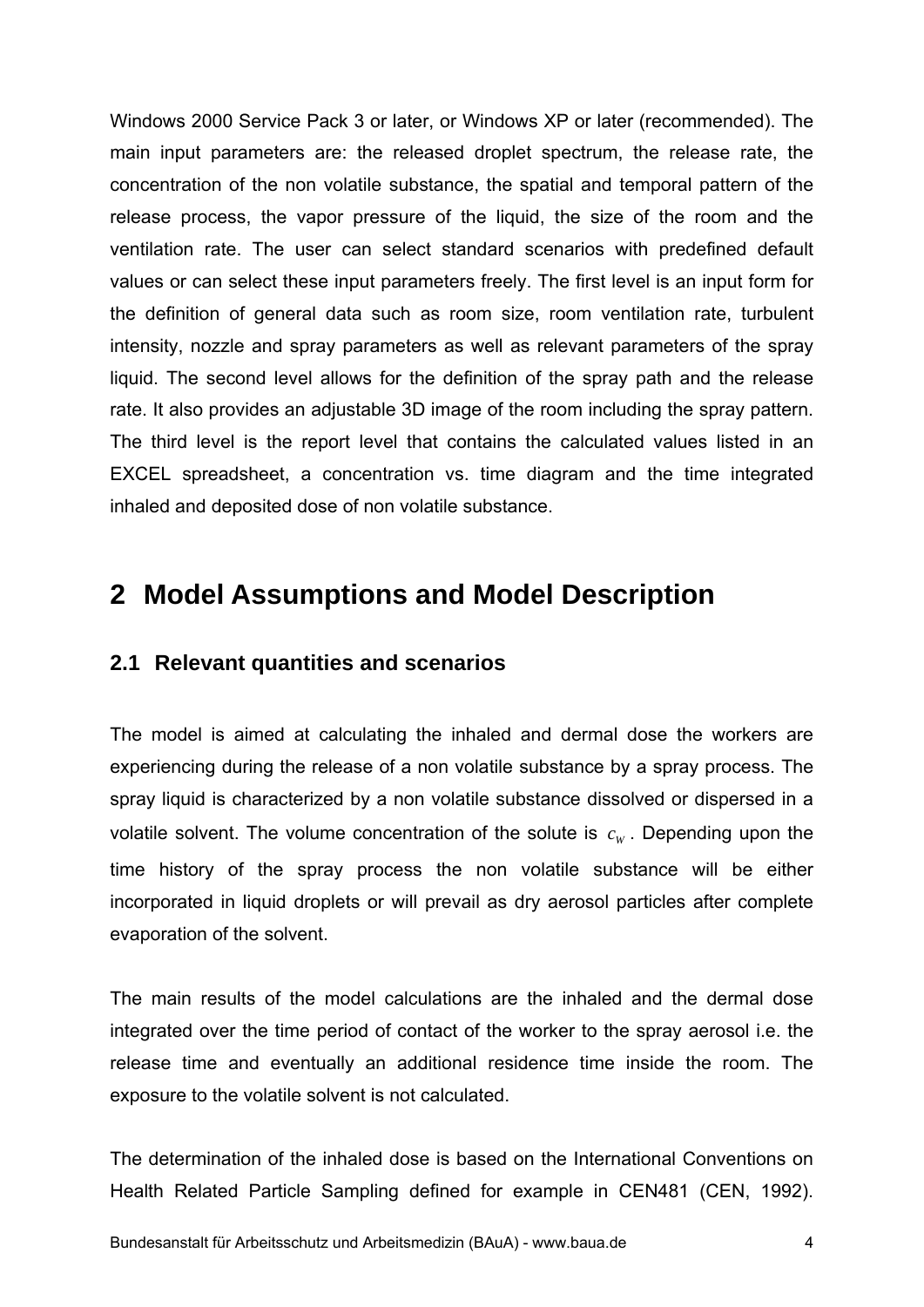These are: the respirable, the thoracic and the inhalable fraction of the TSP (total suspended particulate matter) the concentration of which is also calculated.

A room with dimensions *A*, *B*, *H* is defined in a cartesian coordinate system *x*, *y*,*z*. The actual source point i.e. the point where the spray is released is  $P_s$ . The receptor is nominated by  $P_R$ . A typical spray operation is then characterized by a spray path,  $\vec{R}_{s}(t)$ , associated with a time dependent source strength (release rate),  $Q(t)$  (see Fig. 2.1). The source strength,  $Q(t)$ , is given in units of kg/s.



**Fig. 2.1** Geometric definitions of the simulation model

The possible release patterns of the model are: spraying of a wall along a line, treatment of defined areas of the walls, the ceiling or the floor, and, room spraying.

The coordinates of source and receptor are not independent from each other since the spray operator is identical with the exposed person. For a wall spray process in ydirection the following coordinates apply (see Fig. 2.2.):

Source  $x_s = 0$ ,  $y_s = y_s(t)$ ,  $z_s = z_s(t)$ Receptor  $x_R = \delta$ ,  $y_R = y_R(t)$ ,  $z_R = z_{R,0}$ 

The source is located at the wall ( $x = 0$ ) which is the origin of the overspray. The two remaining coordinates are time dependent following the spray path. The receptor is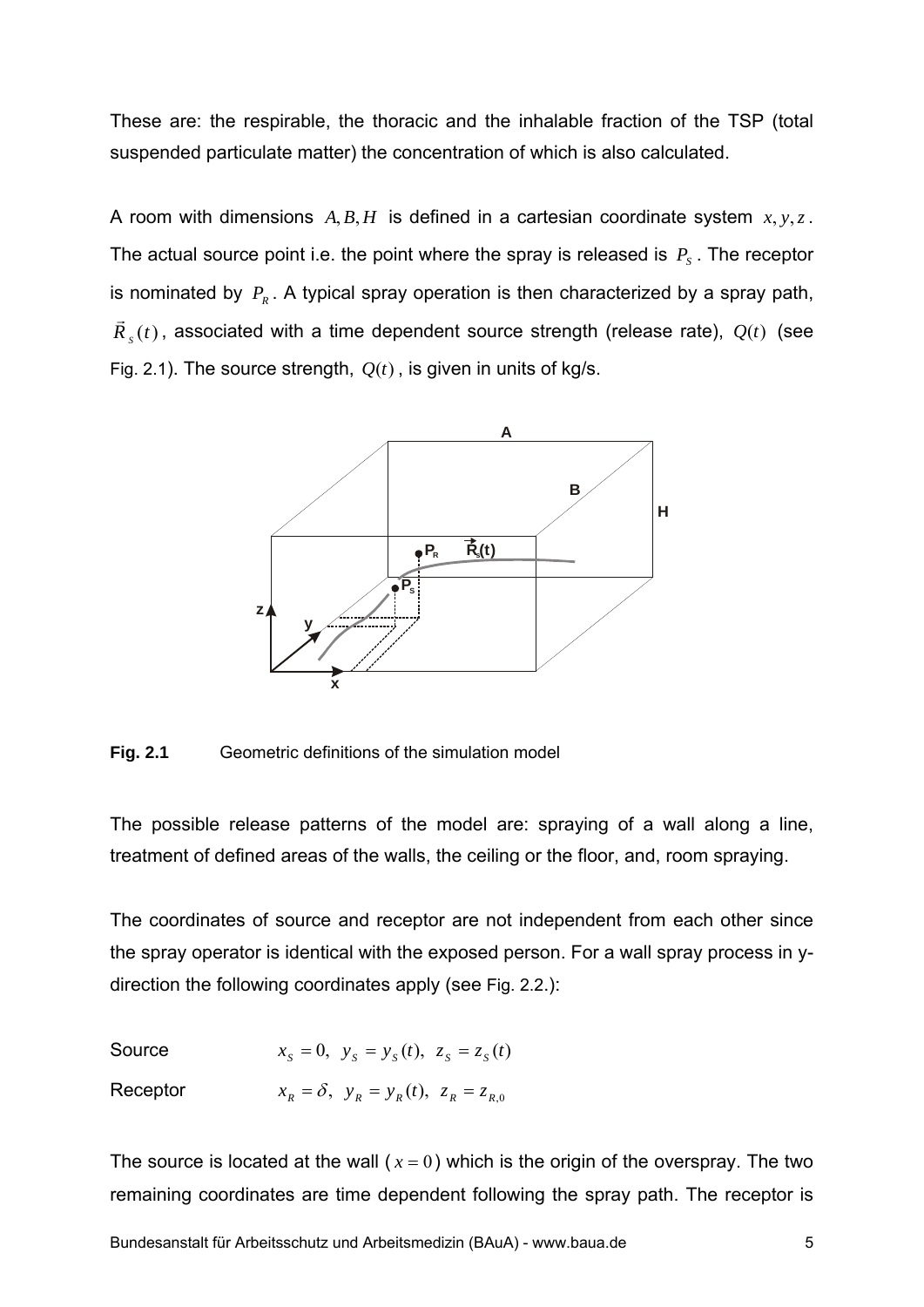located at a constant distance,  $\delta$ , in front of the wall. The distance of the spray nozzle is  $d < \delta$ . The receptor height is assumed to be constant during one spray path.



**Fig. 2.2** Coordinates of the source and the receptor.

For room spraying a constant distance between release point and receptor point is assumed (end of the spray cone). The release height is variable and equivalent to the center of the spray cone.

## **2.2 Physical mechanisms of droplet dispersion**

Three physical mechanisms were considered to control droplet motion in the air: evaporation, settling and turbulent diffusion.

## **2.2.1 Evaporation**

In droplet evaporation vapor molecules diffuse away from the droplet surface. The vapor flux depends on the vapor pressure of the solvent, the saturation ratio in the vapor phase and the droplet diameter. The droplet diameter (initial diameter,  $d_{\tau}$   $(0)$ ) changes with time according to Eq. 2.1 (Hinds, 1999):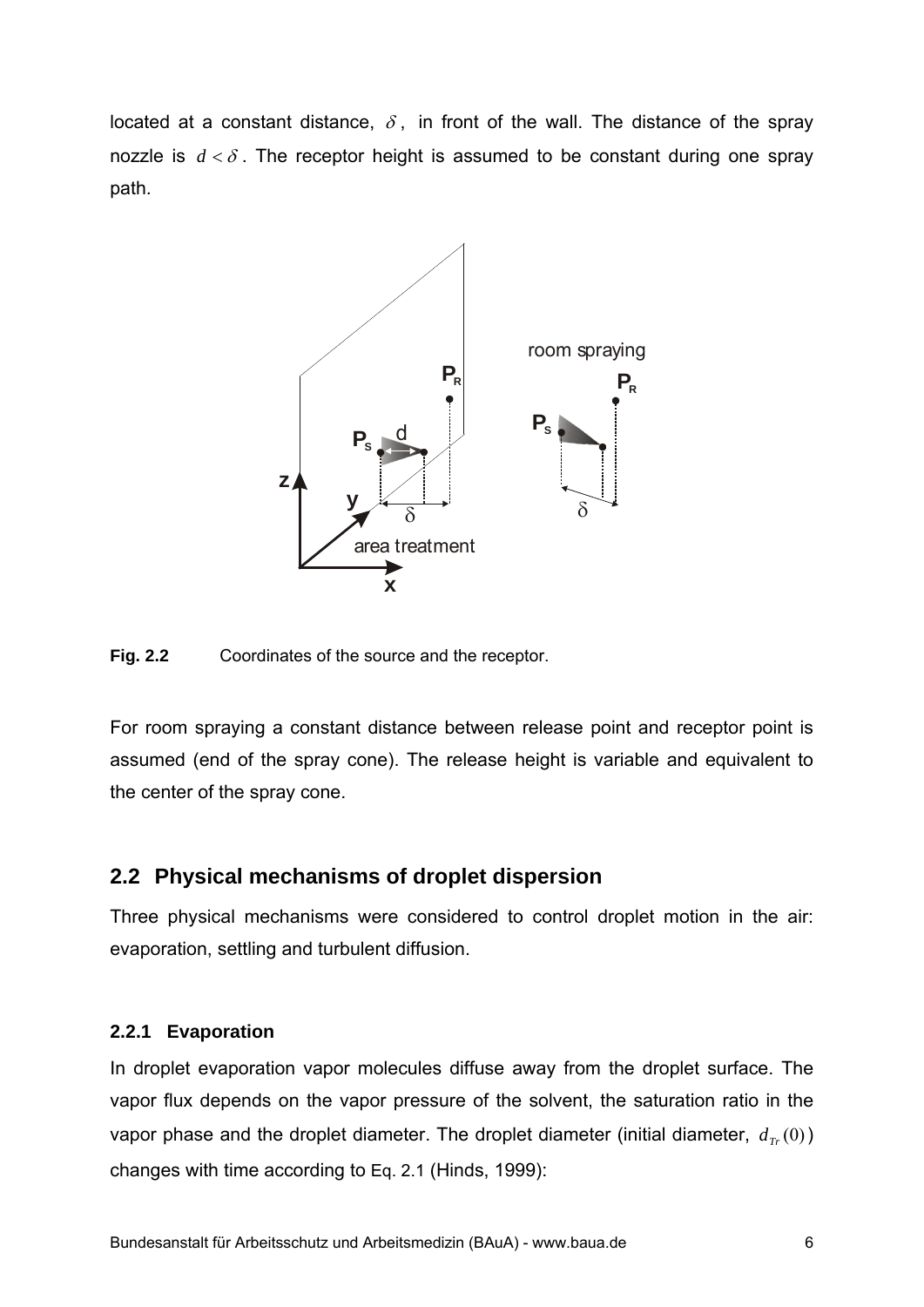Eq. 2.1: 
$$
d_{Tr}(t) = \left(d_{Tr}^2(0) - \beta t\right)^{1/2}
$$

with

Eq. 2.2 
$$
\beta = \frac{4Dp_s}{R_G \rho_p T_{eff}} (S-1)
$$

( $D$  diffusion constant of the vapor molecules,  $p<sub>s</sub>$  saturation vapor pressure,  $R<sub>G</sub>$  gas constant,  $\rho_p$  density of the liquid,  $T_{\text{eff}}$  effective droplet temperature, *S* saturation ratio).

Due to the consumed heat of evaporation the effective temperature is lower than the air temperature. Evaporation of the droplets continues until they have reached a minimum diameter,  $d_{\varphi}$ , of the remaining dry aerosol of the non-volatile compounds. This diameter is determined by the volume concentration,  $c_w$ , of these compounds in the liquid.

Eq. 2.3 
$$
d_g = c_W^{1/3} d_{Tr}
$$
.

For a concentration of the non volatile substance of 0.1 %, a 100 µm droplet shrinks to a diameter of 10 µm.

The droplet evaporation time,  $t_{ev}$  is proportional to the initial diameter,  $d_{Tr}(0)$ , squared.

Eq. 2.4. 
$$
t_{ev} = \frac{d_{Tr}^{2}(0)}{\beta} \left(1 - c_{W}^{2/3}\right).
$$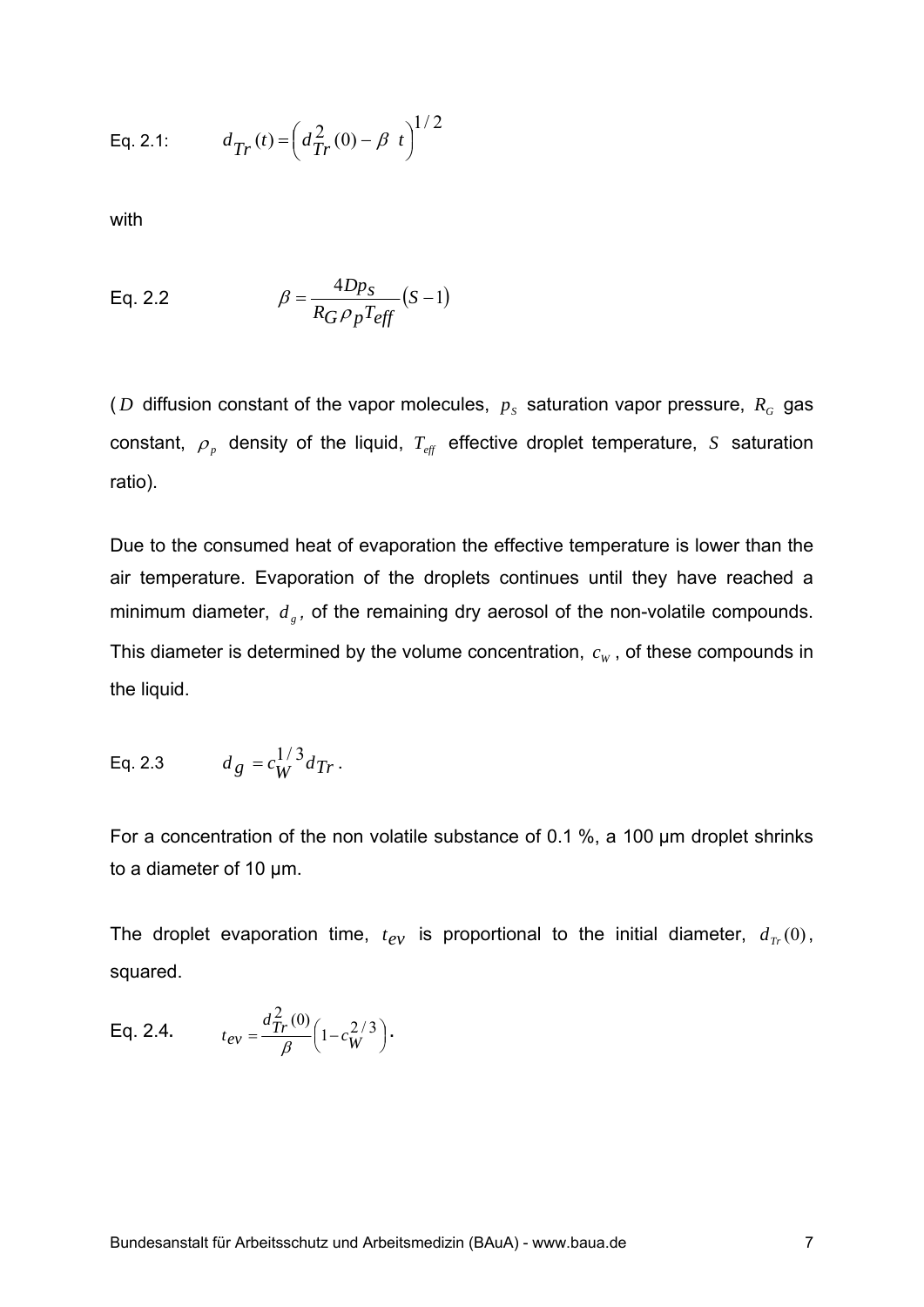#### **2.2.2 Droplet settling**

The deterministic vertical motion of the droplets and their deposition onto surfaces is determined by settling in the earth's gravity field. It is characterized by the settling velocity,  $v_{\text{red}}$ . Assuming Stoke's friction law the settling velocity is given by:

Eq. 2.5 
$$
v_{sed}(t) = \frac{\rho_p d_{Tr}^2(t) g}{18 \eta}
$$

( $g$  gravitational constant,  $\eta$  air viscosity).

This formula applies to droplets with diameters up to 50 µm. For larger droplets a correction is necessary (Hinds, 1999). The changing droplet diameter due to evaporation makes the settling velocity a time dependent quantity decreasing with increasing residence time. The total distance,  $L_{\text{sed}}$ , that a droplet settles until it has shrunk to its residual aerosol particle size can be calculated by integrating Eq. 2.5 and using Eq. 2.1:

Eq. 2.6 
$$
L_{sed} = \beta \frac{\rho g}{18 \eta} d_{Tr}^4(0)
$$
.

The dropping distance is proportional to the fourth power of the diameter of the the released droplet. Tab. 2.1 shows values calculated for liquid droplets and a concentration of the non volatile substance of 0.1 %. For a typical room height of 3 m the droplets with diameters larger than appr. 160 µm are not relevant for inhalation since they have reached the floor well before they are evaporated and, thus, do not participate in the turbulent air motion. Smaller particle will follow the turbulence and will disperse within the room.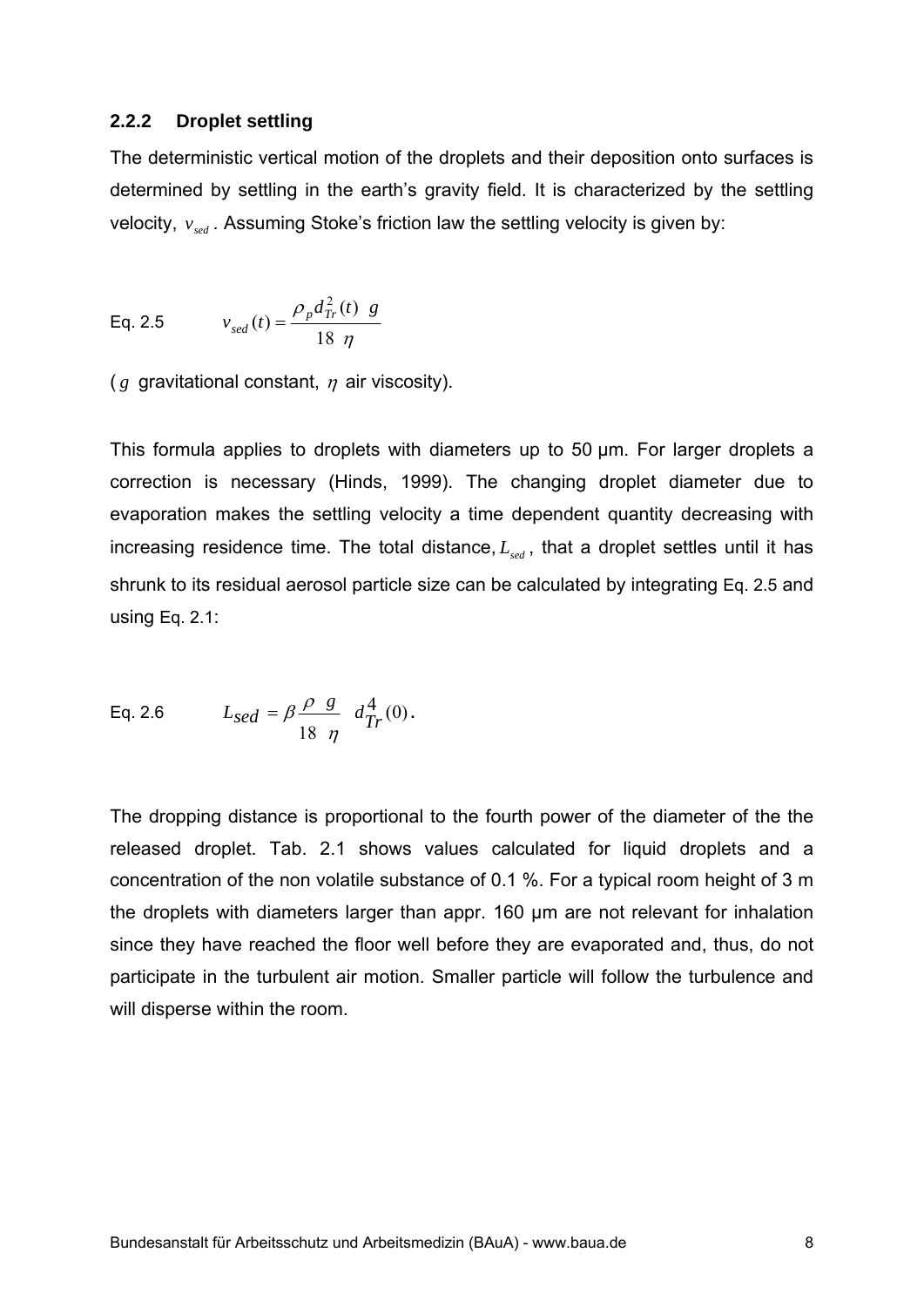| $d_{Tr} (0)$<br>[µm] | $d_q$ [µm] | $t_{ev}$ [s] | $V_{sed}(0)$<br>[m/s] | $V_{sed}$ (t $_{ev}$ )<br>[m/s] | $L_{sed}$ [m] |
|----------------------|------------|--------------|-----------------------|---------------------------------|---------------|
| 20                   | 5.8        | 0.38         | 0.012                 | 0.0009                          | 0.0030        |
| 40                   | 11.7       | 1.51         | 0.049                 | 0.0045                          | 0.046         |
| 80                   | 23.4       | 6.94         | 0.172                 | 0.019                           | 0.64          |
| 160                  | 46.7       | 24.18        | 0.518                 | 0.073                           | 7.86          |
| 320                  | 93.6       | 96.71        | 1.260                 | 0.23                            | 81.8          |

Tab. 2.1 Drop distance of droplets during their evaporation and settling velocities.

#### **2.2.3 Turbulent transport**

In analogy to the Brownian motion of molecules the turbulent transport is described by Fick's law relating the flux,  $j_{\text{sub}}$ , to the concentration gradient,  $\nabla c$ :

Eq. 2.7 
$$
j_{turb} = -K \ \nabla c
$$

Here, *K* , is the eddy diffusivity (analog to the molecular diffusion constant *D* ). The turbulent motion cause an homogenization of the concentration inside the room. Air turbulence is generated by the momentum flux of the ventilation air and thermal convection. Typical values range from 0.02 to 0.1 m²/s, three orders of magnitude above the values of the molecular diffusion. Thus mixing is determined exclusively by eddy diffusion. A point source develops according to a Gauß-function in three dimensions. The width,  $x<sub>h</sub>$ , (in  $x$ -direction) increases according to:

Eq. 2.8 
$$
x_b = \sqrt{6Kt}
$$

For  $K = 0.02$  m<sup>2</sup>/s homogenization inside a room of 5x5 m<sup>2</sup> is achieved within 5 minutes which compares rather well with the values obtained in the literature (Baughmann et al., 1994; Drescher et al., 1995). Typical fluctuating velocities are of the order of a few centimeters per second.

Bundesanstalt für Arbeitsschutz und Arbeitsmedizin (BAuA) - www.baua.de 9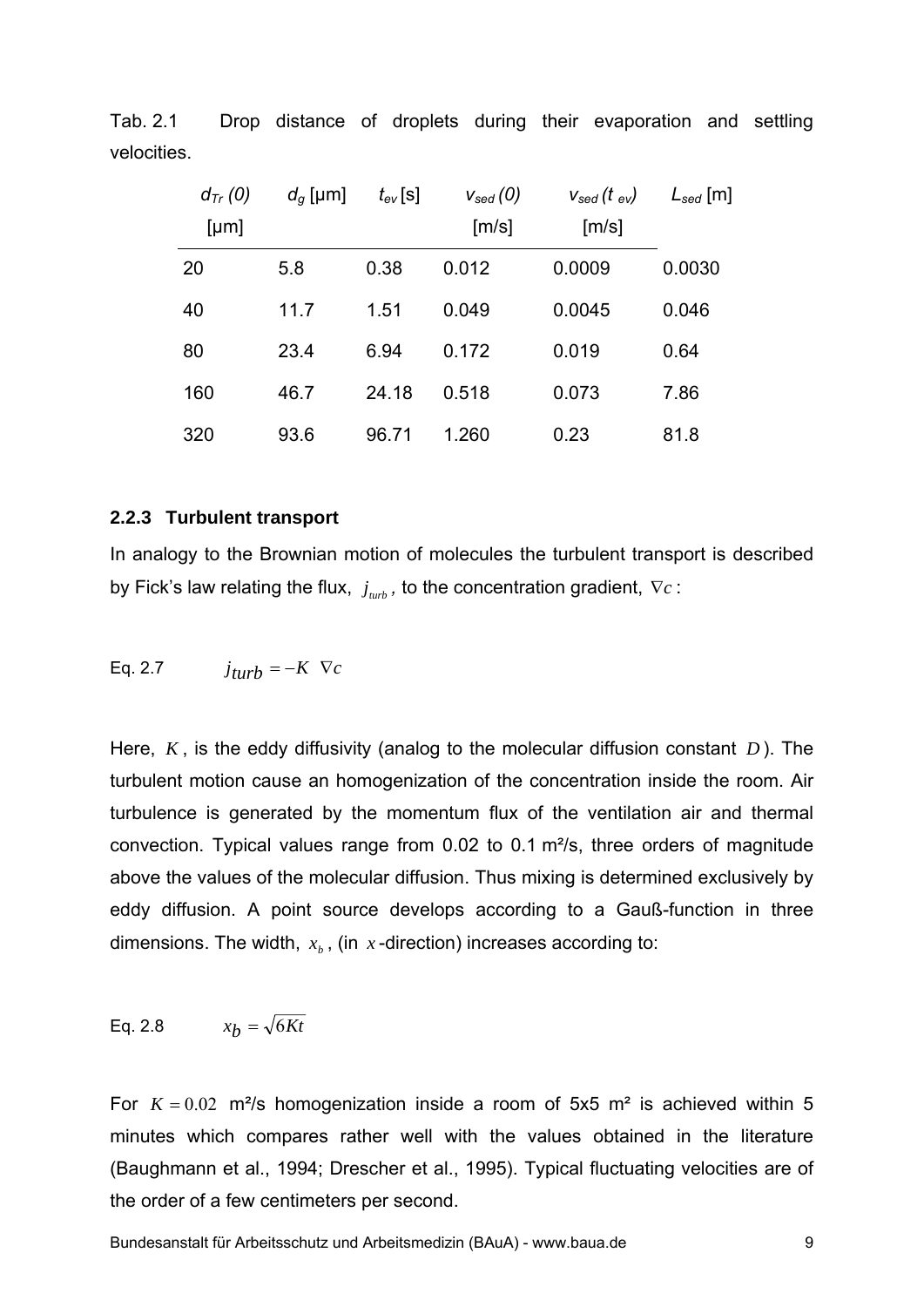Fig. 2.3 shows the processes involved in the droplet motion.

Besides these mechanisms a continuous air exchange rate,  $\Lambda$ [1/h], is also taken into account in the model. This mechanism is activated in the program when the cloud has nearly filled up the room.



Fig. 2.3 The mechanisms of droplet motion..

## **2.3 Transport equations**

The simulation is based on the solution of instationary transport equations for the droplets taking into account the above mentioned mechanisms. The spray is released along a spray path,  $\vec{r}_s(t)$ , (see Fig. 2.1) with a time dependent source strength,  $Q_i(t)$ . The quantity,  $Q_i$ , is the mass flux of released droplets of size,  $d_{Tr,i}(0)$ . There are *N* size classes. The function  $\delta(x)$  is the Dirac function. The release function takes the following mathematical form:

Eq. 2.9. 
$$
S_i(\vec{r};t) = Q_i(t)\delta(\vec{r} - \vec{r}_S(t)) = Q_i(t)\delta(x - x_S)\delta(y - y_S)\delta(z - z_S).
$$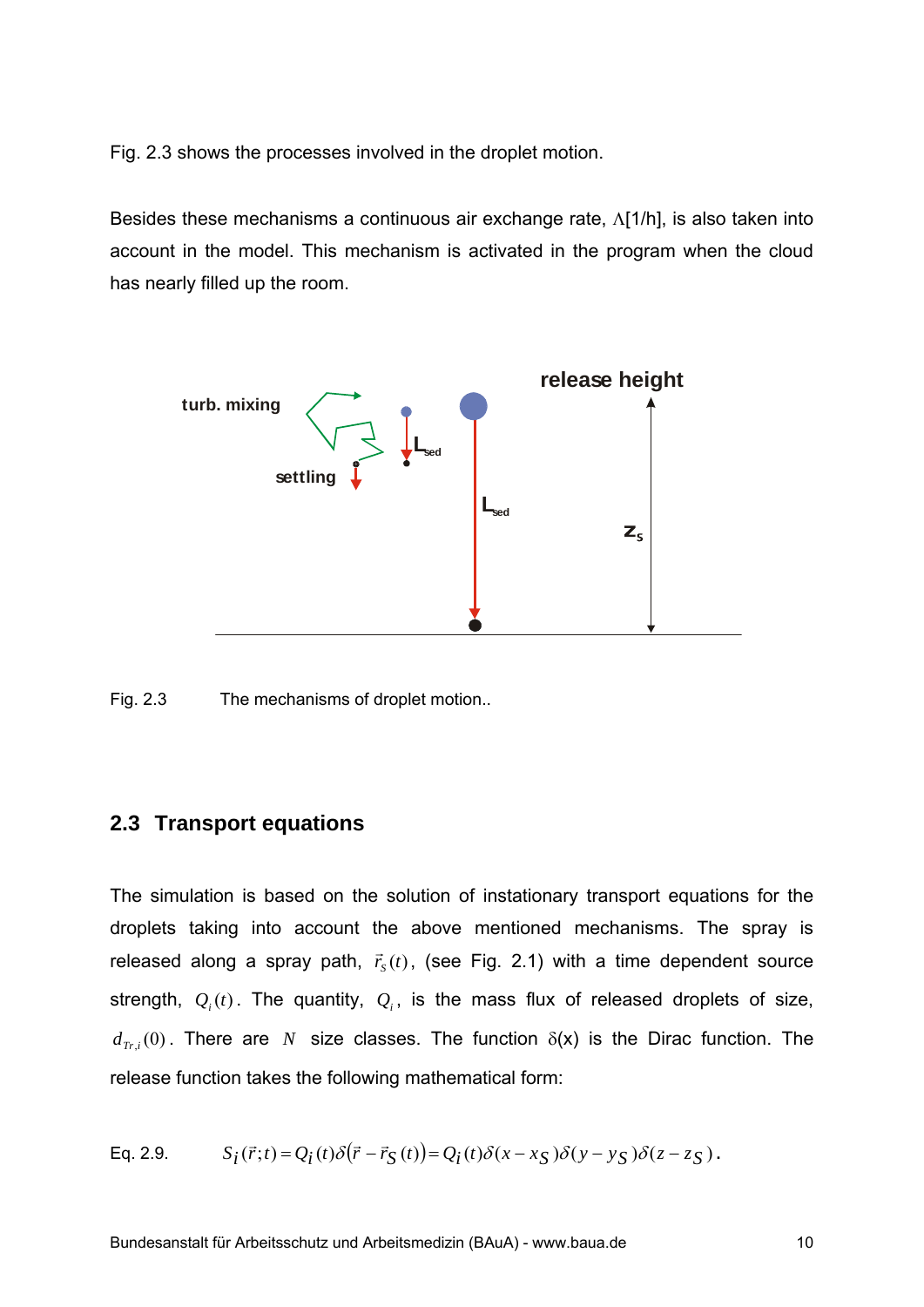We first consider the special release function  $Q_i(t) = \delta(t)\delta(x)\delta(y)\delta(z)$  and denote the corresponding concentration field with  $G_i(x, y, z, x', y', z';t)$ .  $G_i$  is the concentration of droplets of initial diameter  $d_{tri}(0)$ . The droplets shrink according to Eq. 2.1.

The transport equation for  $G_i$  is

Eq. 2.10 
$$
\frac{\partial G_i}{\partial t} - v_{sed,i}(d_{Tr,i}(t)) \frac{\partial G_i}{\partial z} = K \frac{\partial^2 G_i}{\partial x^2} + K \frac{\partial^2 G_i}{\partial y^2} + K \frac{\partial^2 G_i}{\partial z^2},
$$

with the initial condition

Eq. 2.11 
$$
G_i(x, y, z, x', y', z', t = 0) = \delta(x - x')\delta(y - y')\delta(z - z')
$$
,

and the boundary condition

Eq. 2.12 
$$
\frac{\partial G_i}{\partial x} = 0 \quad x = 0, \quad x = A
$$

$$
\frac{\partial G_i}{\partial y} = 0 \quad y = 0, \quad y = B
$$

$$
\frac{\partial G_i}{\partial z} = 0 \quad z = H \quad G_i(z = 0) = 0
$$

The total concentration *C* at time *t* is obtained by integration:

Eq. 2.13. 
$$
C(x, y, z, t) = \int_{0}^{A} dx' \int_{0}^{B} dy' \int_{0}^{H} dz' \int_{0}^{t} dt' \sum_{i=1}^{N} G_i(x, y, z, x', y', z'; t - t') S_i(x', y', z, t')
$$

**.** 

This integral can be simplified considerably using Eq. 2.9: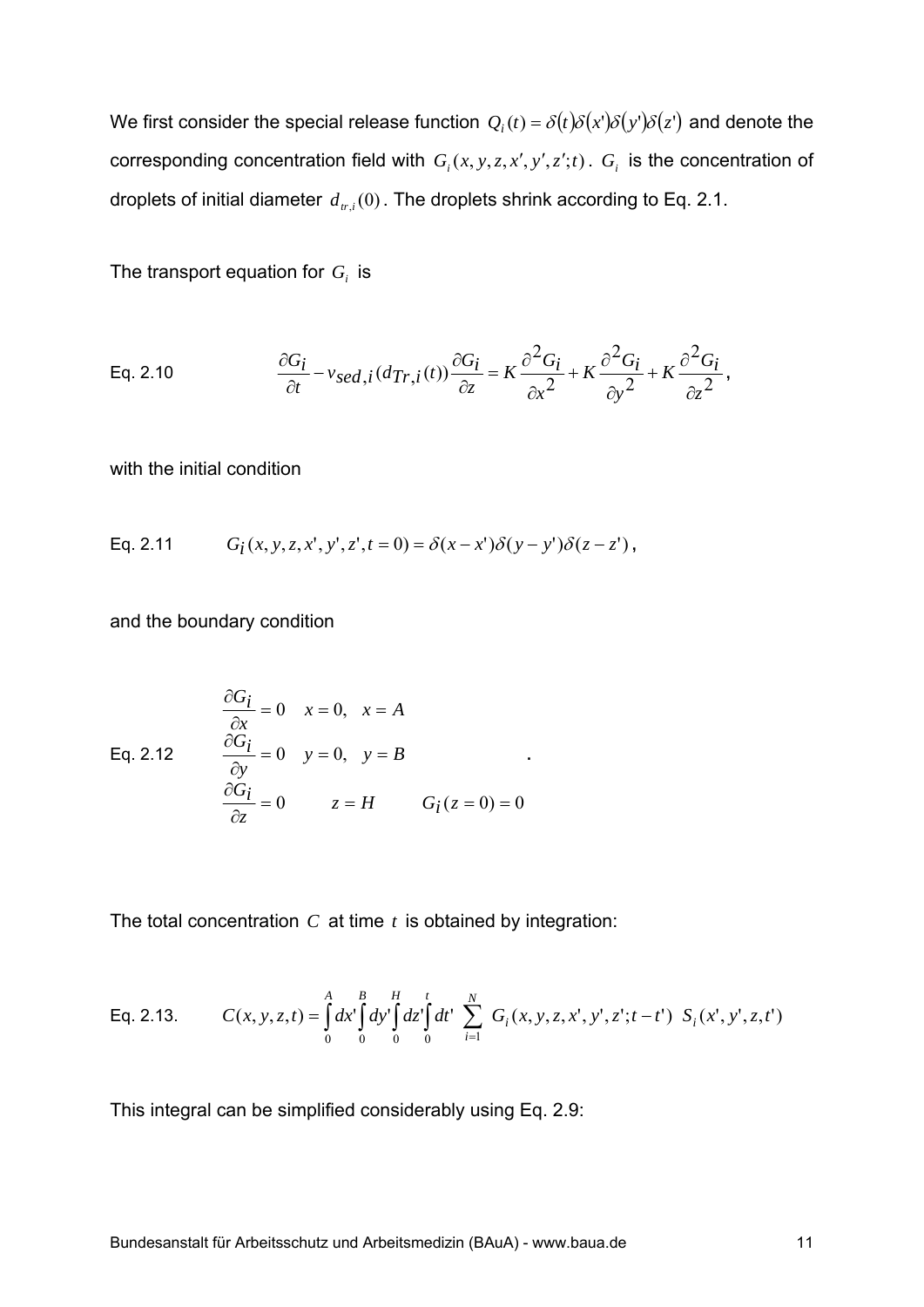Eq. 2.14 
$$
C(x, y, z, t) = \int_0^t dt' \sum_{i=1}^N G_i(x(t), y(t), z(t), x_S(t'), y_S(t'), z_S(t'), t-t') Q_i(t').
$$

The health related sub-fractions of the total suspended droplets are of special interest. They are defined by weighing functions  $\xi_k(d_T)$  ( $k=1$  inhalable, 2 thoracic, 3 respirable). The concentrations of these sub-fractions are given by:

#### Eq. 2.15

$$
C_k(x, y, z, t) = \int_0^t dt' \sum_{i=1}^N \xi_k (d_{Tr, i}(t-t')) G_i(x, y, z, x_S(t'), y_S(t'), z_S(t'), t-t') Q_i(t').
$$

The deposition flux, *j* , due to settling on horizontal surfaces is calculated using the size and time dependent settling velocity as weighing function:

Eq. 2.16

$$
j(x, y, z, t) = \int_0^t dt' \sum_{i=1}^N v_{dep} (d_{Tr, i}(t - t')) G_i(x, y, z, x_S(t'), y_S(t'), z_S(t'), t - t') Q_i(t')
$$

Eq. 2.15 and Eq. 2.16 require the solution of Eq. 2.10 obtained by the methods of separation of variables:

Eq. 2.17 
$$
G_i(x, y, z, x_S, y_S, z_S; t) = G^1(x, x_S; t') G^2(y, y_S; t') G_i^3(z, z_S; t')
$$

Here, the three functions are solutions of the following differential equations:

Eq. 2.18

$$
\frac{\partial G^1}{\partial t} = K \frac{\partial G^1}{\partial x^2}, \quad G^1(x, x, y; 0) = \delta(x - x, y) \quad \frac{\partial G^1(x = 0, t)}{\partial x} = 0, \quad \frac{\partial G^1(x = A, t)}{\partial x} = 0
$$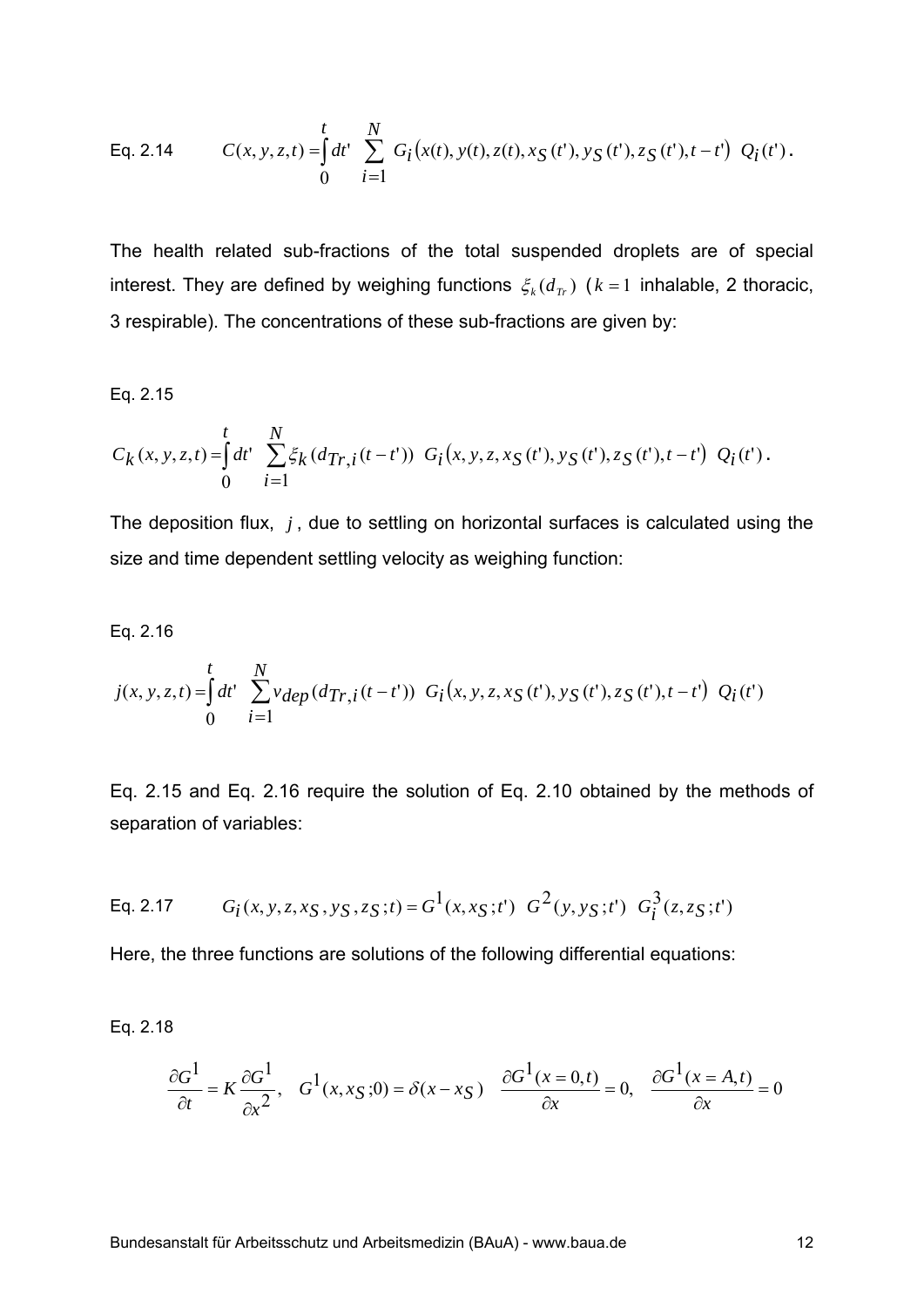Eq. 2.19

$$
\frac{\partial G^2}{\partial t} = K \frac{\partial G^2}{\partial y^2}, \quad G^2(y, y_S; 0) = \delta(y - y_S), \quad \frac{\partial G^2(y = 0, t)}{\partial y} = 0, \quad \frac{\partial G^2(y = B, t)}{\partial y} = 0
$$

and

Eq. 2.20  
\n
$$
\frac{\partial G_i^3}{\partial t} - v_{sed}(d_{Tr,i}(t)) \frac{\partial G_i^3}{\partial z} = K \frac{\partial G_i^3}{\partial z^2}
$$
\n
$$
G_i^3(z, z_S; 0) = \delta(z - z_S), \quad G_i^3(z = 0, t) = 0, \quad \frac{\partial G_i^3}{\partial y} = 0
$$

Eq. 2.18 and Eq. 2.19 describe the horizontal dispersion of spray droplets due to turbulence. The functions  $G^1$  and  $G^2$  are independent of the droplet diameter. The corresponding solutions are obtained analytically:

Eq. 2.21 
$$
G^{1}(x, x_{S}; t) = \frac{1}{A} \sum_{n=0}^{\infty} \cos\left(\frac{n\pi x}{A}\right) \cos\left(\frac{n\pi x_{S}}{A}\right) E x p \left[-\left(\frac{n\pi}{A}\right)^{2} K t\right]
$$

Eq. 2.22 
$$
G^{2}(y, y_{S}; t) = \frac{1}{B} \sum_{n=0}^{\infty} \cos\left(\frac{n\pi y}{B}\right) \cos\left(\frac{n\pi y_{S}}{B}\right) E x p \left[-\left(\frac{n\pi}{B}\right)^{2} K t\right]
$$

The solution of Eq. 2.20 is obtained numerically using a finite volume method. The calculations are carried out for a representative set of realistic model parameters. The solutions are stored in corresponding data files. These data are used by the Windows program "SprayExpo" to carry out the integrations Eq. 2.15 - Eq. 2.16.

#### **2.4 Droplet impaction module**

#### **Redesign of the droplet impaction module:**

For the surface spraying scenarios, the model calculates the overspray, i.e. the fraction of droplets that are not deposited onto the surface. The initial model

**.**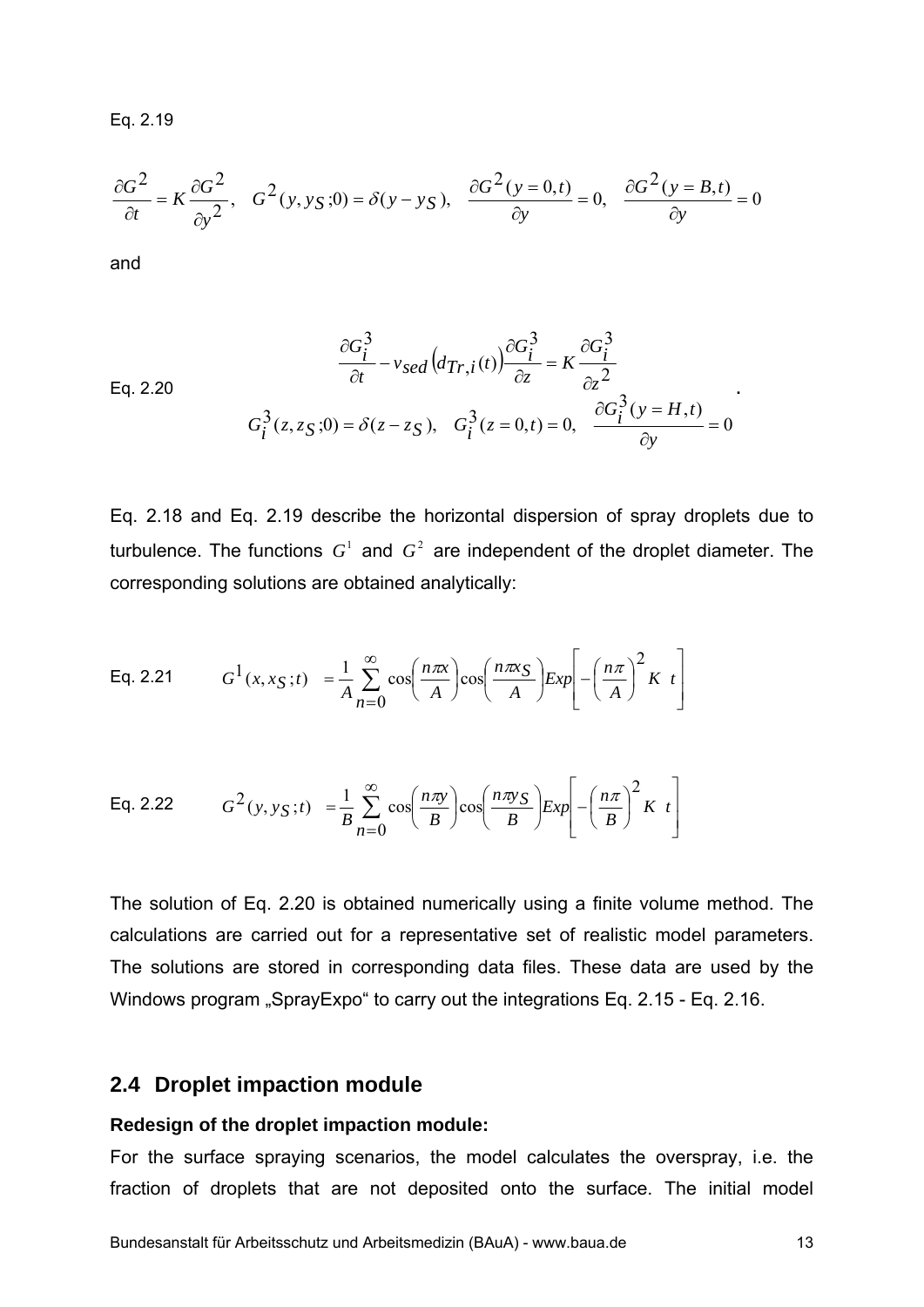approach for calculation of the overspray used a droplet trajectory model for still air. The improved model now takes into account the entrainment of air into the spray jet according to Bernoulli's principle. This leads to a decrease in the droplet deceleration that is due to air friction, resulting in an increased operating distance of the spray compared to injection of the droplets into still air. For the calculation of the deposition probability as a function of droplet size, droplet velocity, and distance from the wall, the algorithms described in FLYNN et al. (1999) and SAZHIN et al. (2001) were used.

Accordingly, the air velocity,  $v_L$ , in the spray cone (cone angle  $\theta$ ) at a distance x from the nozzle (nozzle diameter *d*) can be computed using the following equation:

Eq. 2.23. 
$$
v_L = \frac{2v_W^0}{\sqrt{1 + 16 \left(\frac{\rho_L}{\rho_W}\right) \tan^2(\theta/2)(x/d)}}
$$

with

 $v_W^0$  being the fluid velocity in the spraying nozzle,  $\rho_L$  and  $\rho_W$  being the air density and water density, respectively. The deposition of droplets takes place by impaction via a virtual impactor shown in Fig. 2.7. The diameter of the dispatching nozzle of this virtual impactor can be computed using the following equation:

Eq. 2.24 
$$
D_I = \frac{z_t D_{sp}}{D_{sp} + z_t}
$$

Particle velocity equals the air velocity  $v_L$ . Based on the nozzle diameter  $D_l$ , the particle velocity at *z<sub>I</sub>*, and the particle relaxation time  $\tau_{dr} = \frac{\rho_p d_{dr}^2}{100}$ 

( $\rho_p$  being the material density of the droplets,  $\mu$  the air viscosity), the Stokes number  $Stk = v_L \tau_p / D_I$  can be computed. The parameter β is assigned a value of 1 for a round nozzle and a value of 1.5 for a flat fan nozzle. If the Stokes number exceeds the critical value of 0.22, the droplets will be deposited; otherwise they will be released into the air as overspray. The time that the droplets take to travel from the nozzle to the wall is normally so short and the local water concentration so high that droplet evaporation does not have to be taken into account for the deposition calculations. The program performs the calculations for each size range. The start conditions depend on the nozzle parameters and the liquid mass flow of the spraying nozzle.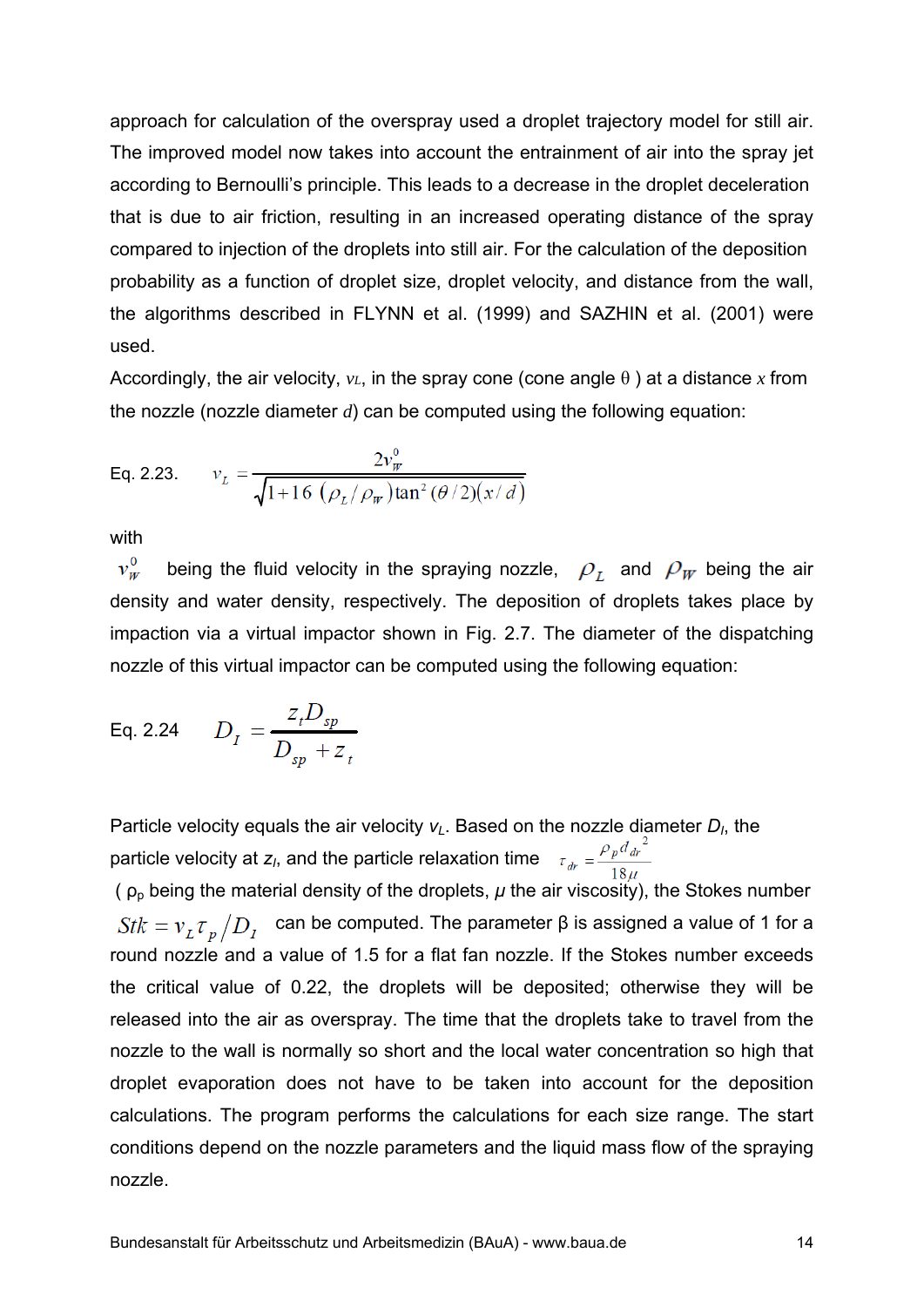

Fig. 2.4 Virtual impactor (according to FLYNN et al., 1999).

## **2.5 Program description**

#### **2.5.1 General remarks**

To facilitate the use of the SprayExpo model an MS EXCEL worksheet was developed that can be executed under Microsoft Excel 2003 or later using Microsoft Windows 2000 Service Pack 3 or later, or Windows XP or later (recommended). After calling the worksheet a start window opens that allows the selection of predefined standard scenarios. If the user wants to select the model parameters freely the continue button should be clicked (s. figure 2.5). The main input parameters are: the released droplet spectrum, the release rate, the concentration of the non volatile substance, the spatial and temporal pattern of the release process, the vapor pressure of the liquid, the size of the room and the ventilation rate. The first level is an input form for the definition of general data such as room size, room ventilation rate, turbulent intensity, nozzle and spray parameters as well as relevant parameters of the spray liquid. The second level allows for the definition of the spray path and the release rate. It also provides an adjustable 3D image of the room including the spray pattern. The third level is the report level that contains the calculated values listed in an EXCEL spreadsheet, a concentration vs. time diagram and the time integrated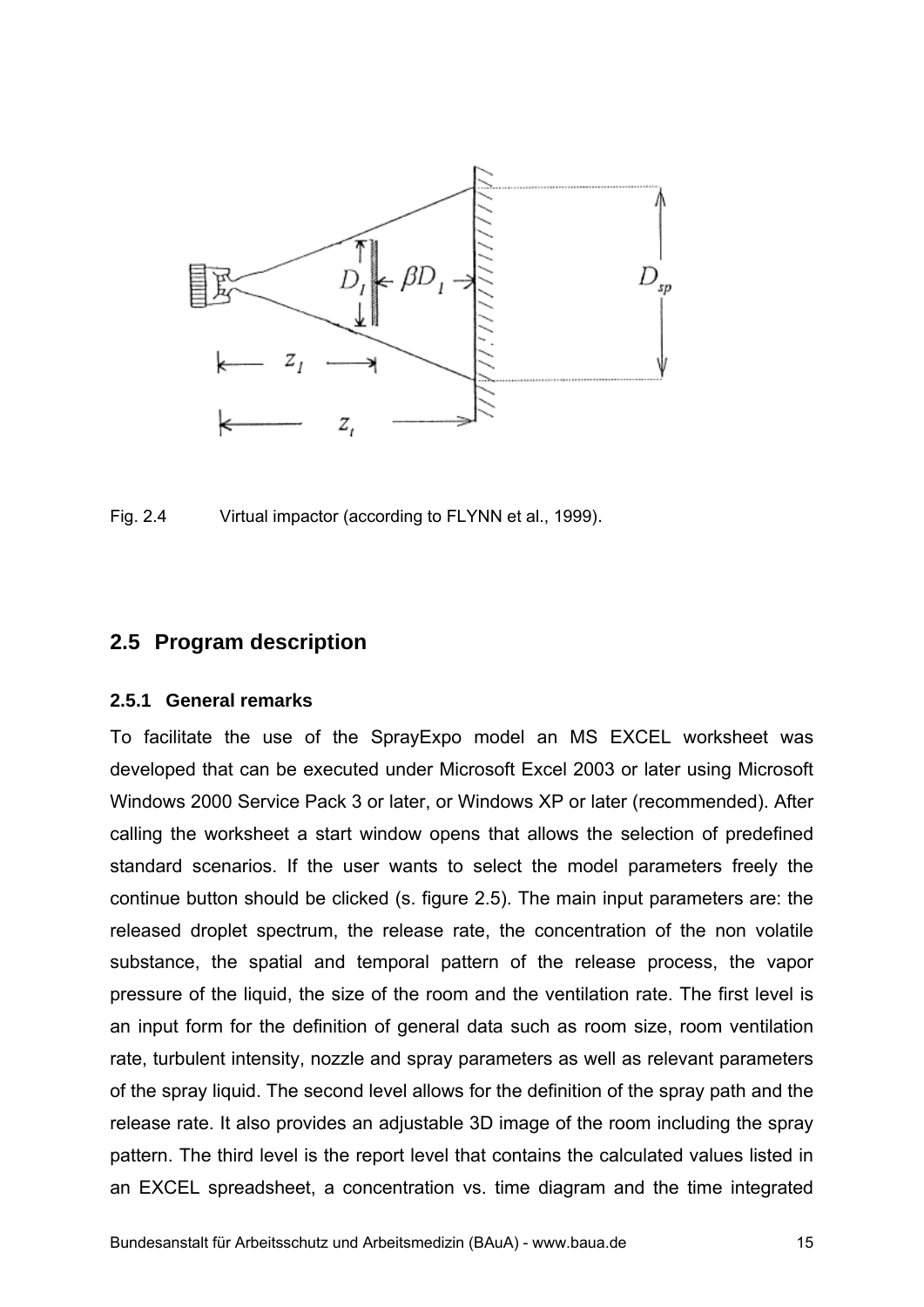inhaled and deposited dose (skin) of non volatile substance. The contents of the report (diagram, calculated values) can be exchanged with other MS applications or can be printed if desired.

| Bundesanstalt für Arbeitsschutz<br>und Arbeitsmedizin | This Excel spreadsheet contains the SprayExpo model for calculating the airborne concentration of<br>the respirable, the thoracic and the inhalable fraction of aerosols containing biocidal substances in<br>indoor environments originating from the release of liquid biocidal sprays. It is assumed that the<br>biocidal product is composed of a non volatile active substance dissolved in a solvent with known<br>volatility. The spreadsheet can calculate scenarios with freely selectable input parameters as well as<br>predefined standard scenarios (s. list below) for different product types (PT), for example PT 21<br>(Antifoulings), PT 3 (Veterinary hygiene biocidal products), or PT 18 (Insecticides).<br>Each user of this spreadsheet assumes the responsability of reviewing, understanding, and<br>conveying the limitations of any assessments completed using this spreadsheet. |  |  |  |  |
|-------------------------------------------------------|--------------------------------------------------------------------------------------------------------------------------------------------------------------------------------------------------------------------------------------------------------------------------------------------------------------------------------------------------------------------------------------------------------------------------------------------------------------------------------------------------------------------------------------------------------------------------------------------------------------------------------------------------------------------------------------------------------------------------------------------------------------------------------------------------------------------------------------------------------------------------------------------------------------|--|--|--|--|
|                                                       | Continue<br>Last scenario - New scenario                                                                                                                                                                                                                                                                                                                                                                                                                                                                                                                                                                                                                                                                                                                                                                                                                                                                     |  |  |  |  |

Figure 2.5 Start window

### **2.5.2 Global model parameters**

After clicking the continue button in the opening window an input form appears for global parameters (see Fig 2.6). Global parameters are to be entered in this form, for example the room dimensions: length (in x-direction), width (in y-direction) and height. The values for *A* and *B* can be chosen arbitrarily. For the room height, only 4 fixed values are allowed in the program. The air exchange rate represents the global fresh air flux into the room. This mechanism becomes relevant after the aerosol cloud has nearly filled up the room. This will be the case when the width of a cloud released in the center of the room has reached values of the order of the room diagonal. A small red triangle indicates that help information is available for a parameter. The help text is invoked if the user shifts the cursor to the red triangle.

Disclaimer

Documentation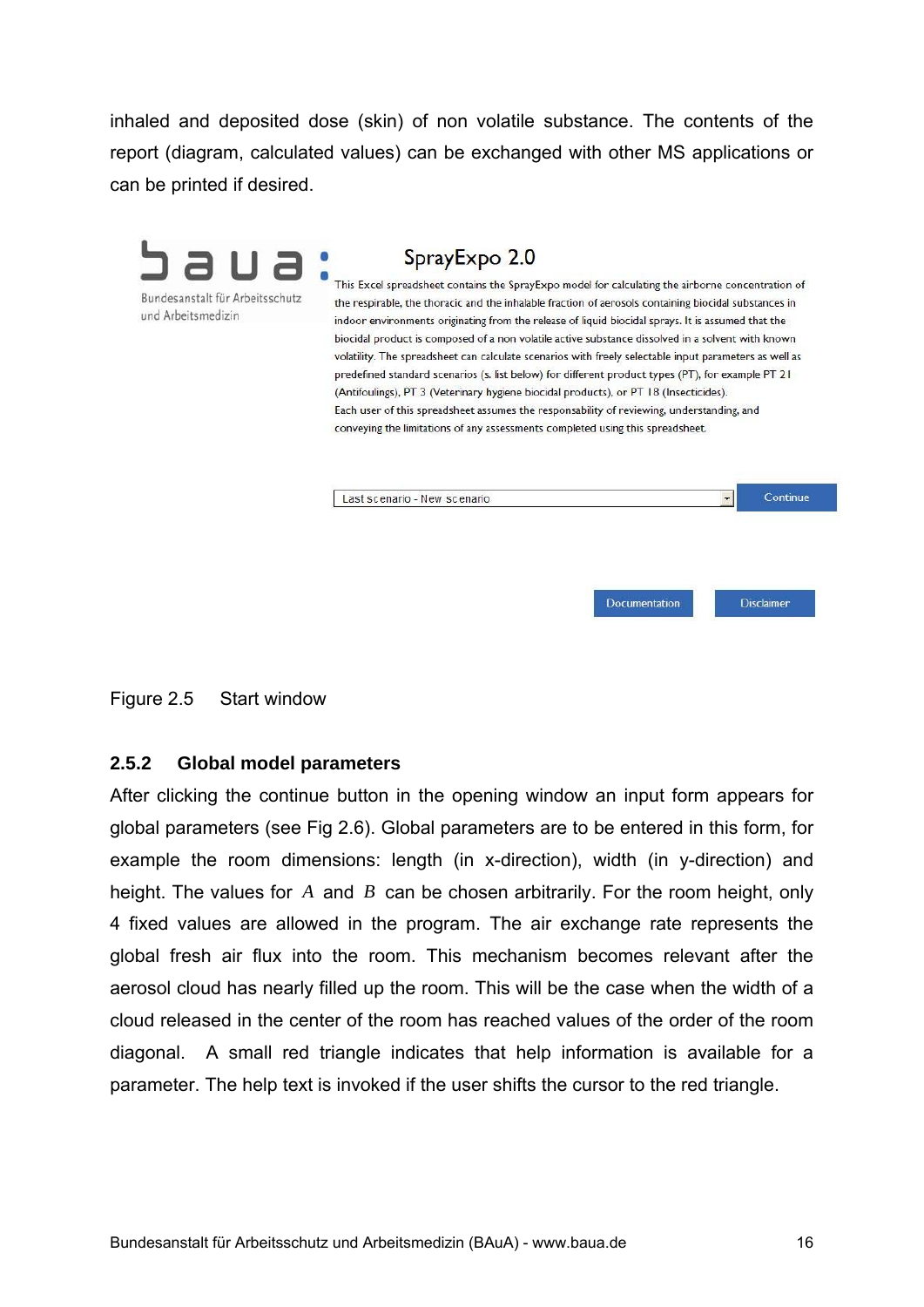| Room size and ventilation                      | <b>Application pattern</b>                                                                                                                                      | <b>Droplet spectrum</b> |              |           |
|------------------------------------------------|-----------------------------------------------------------------------------------------------------------------------------------------------------------------|-------------------------|--------------|-----------|
| 10 <sup>1</sup><br>Length [m]                  | ◉<br>Wall line                                                                                                                                                  | Size range [µm]         | Fraction [%] |           |
|                                                |                                                                                                                                                                 | $0-5$                   | 0,00         |           |
| 20<br>Width [m]                                | $\circ$<br>Wall area                                                                                                                                            | $5 - 10$                | 0,00         |           |
|                                                |                                                                                                                                                                 | $10 - 20$               | 0,02         | Set/Load  |
| 6,75<br>Height [m]                             | $\circ$<br>Ceiling                                                                                                                                              | 20-40                   | 0,20         | Size data |
|                                                | The ventilation rate is normally expressed by the volumetric                                                                                                    | 40,00                   | 1,65         |           |
| Ventilation rate [1/h]                         | flow rate of outside air into the building. SprayExpo uses the<br>'air changes per hour"[1/h] as model input. This is a                                         |                         | 12,06        |           |
| Turbulent Diffusion [m <sup>2</sup> /s]<br>0,1 | measure of how many times the air within a defined room is<br>replaced. The air change per hour in a well mixed ventilation<br>scenario is set to 1 by default. |                         | 43,92        |           |
| Product characterization                       | Spray nozzle characterization                                                                                                                                   |                         |              |           |
| non evaporation fraction [%]                   | Spray angle [°]                                                                                                                                                 | 55                      | Continue     |           |
| Vapor press. of solvent [hPa]                  | $\circ$<br>Area [mm <sup>2</sup> ]                                                                                                                              |                         | Return       |           |
|                                                | ⊙<br>Diameter [mm]                                                                                                                                              |                         |              |           |

Figure 2.6 Input form for global parameter

The second group of input parameters is related to the spray pattern. We distinguish between the following patterns:

- Spraying along a line for example along a base board.
- Treating a certain area of the walls, the ceiling, respectively the floor.
- Treating the room volume.

The third group of input parameters addresses the droplet spectrum of the spray. The program subdivides the droplet spectrum into the discrete size ranges 0-5, 5-10, 10- 20, 20-40, 40-80, 80-160, and 160-320 μm. There are now four different possibilities available to enter the data (Fig. 2.7):

- 1. Manual input of the percentages of droplet mass in the 7 size ranges.
- 2. Use of a file of measurement values, generated by the laser diffraction spectrometer HELOS of the company Sympatec in Clausthal-Zellerfeld, Germany. For some spraying techniques, this analytical instrument can be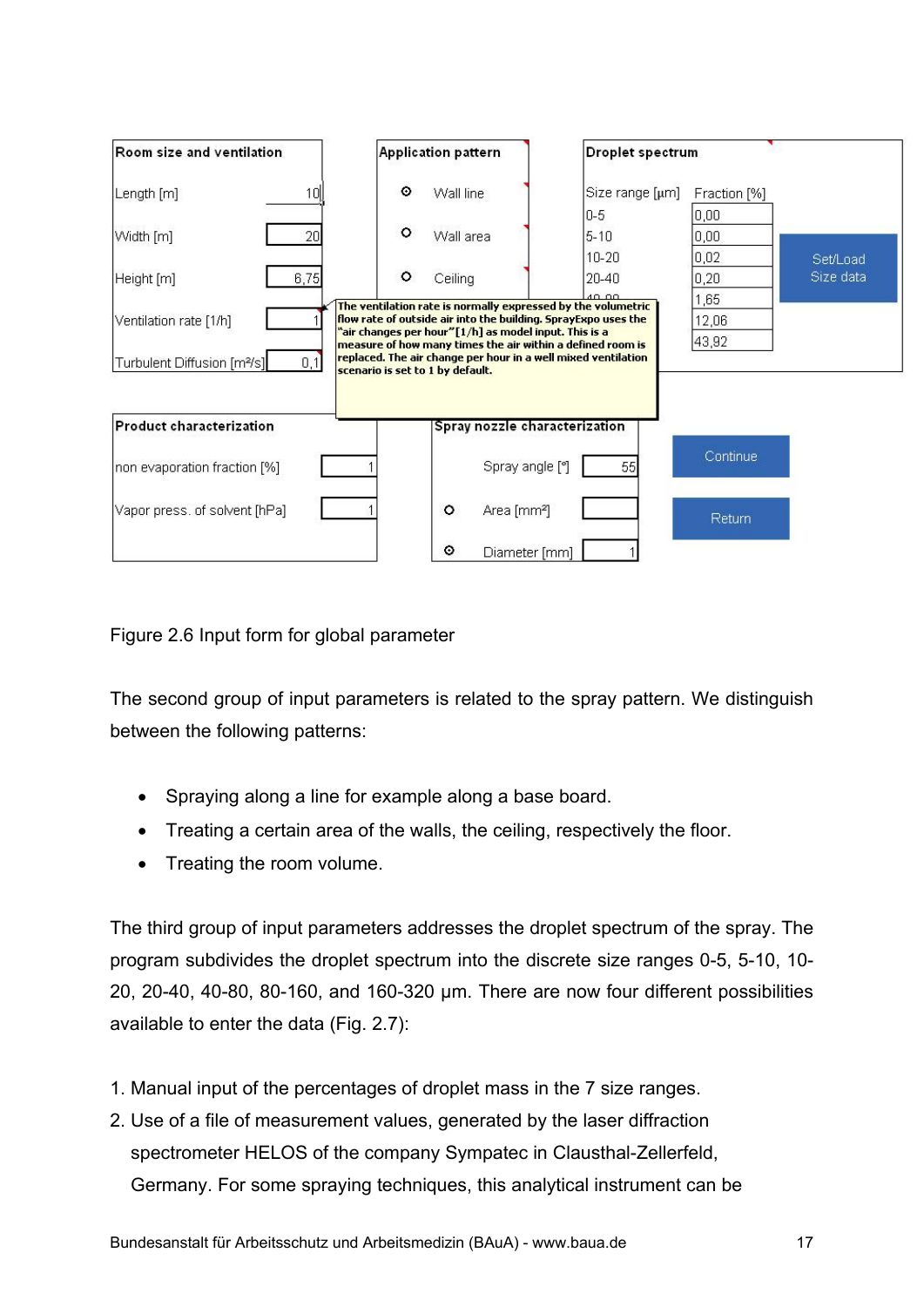used to directly measure the droplet size distribution.

- 3. Input of the parameters median value of the droplet diameter of the mass size distribution and geometric standard deviation. A lognormal distribution of the droplet mass over the droplet diameter is assumed.
- 4. Selection of a common application technique used for biocidal treatment of surfaces and rooms. Eight techniques are at present implemented (Fig. 2.10). The first two of these assume the use of pressure-driven single-substance flat fan and hollow cone nozzles. When any of these is selected, the operating pressure and corresponding liquid throughput have to be specified in addition. The following three devices are cold foggers, followed by two thermal foggers. At the end of the list, a propellant-based spray formulation is offered. The cold and thermal foggers as well as the pressurized spray can have fixed droplet distributions independent of the operating parameters. The corresponding droplet distributions have been determined in model experiments.



Fig. 2.7 Droplet spectrum

The substance data are the mass concentration of the non volatile chemical in the liquid (< 100%) and the vapor pressure of the solvent.

The overspray model requires values for the angle of the spray cone as well as the exit velocity of the droplets. This value can be inserted directly or it will be calculated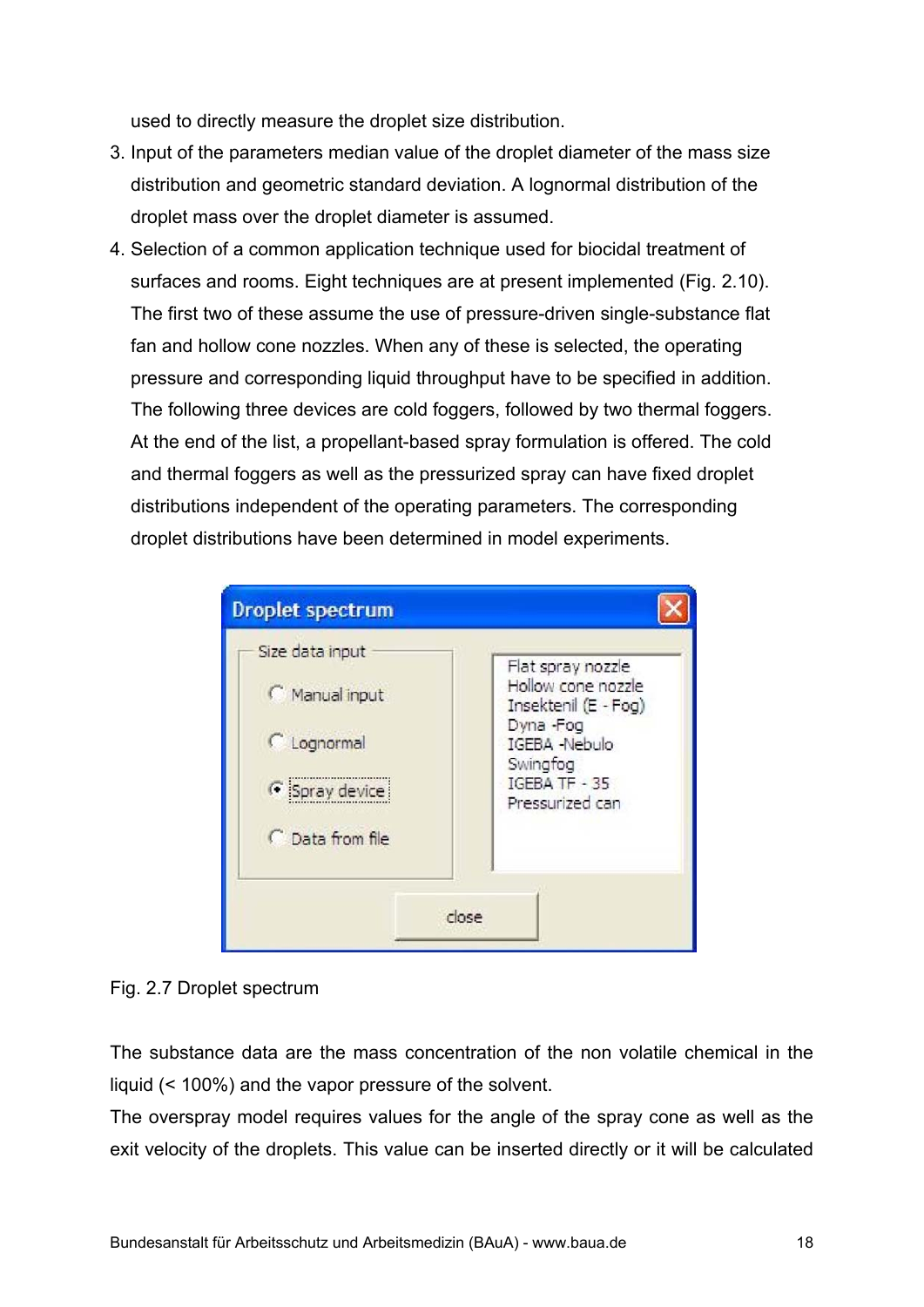via nozzle diameter, respectively nozzle area and the mass flux which will be specified in subsequent input forms.

## **2.5.3 Input forms for different** *application pattern*

By pressing the "Continue" button one proceeds to the respective form for specification of the application pattern. Depending on the selection of the application pattern in the global parameter form five input forms are provided: wall line, wall area, ceiling, floor, room. The room and the corresponding spray path (indicated by thick lines) are represented in an adjustable (using sliders) 3D graphic. Figure 2.8 shows the input form "wall line" as an example. These forms also comprise the selection of the quantities to be calculated as well as the calculation of the results. Input form *room* 

The form permits to define 4 points inside the room. The spray length can be defined. It takes the same value for all droplet size fractions. The local release pattern is a circle with the radius of the spray length. For each spray point the release height, the release time and the release rate can be individually defined.

### **Input form** *wall line*

The input group . Release data dillows the specification of a spray path along a line at each of the four walls of the room by defining begin and end of the path and the release height. In addition, each path is characterized by a release time and a release rate. The spray paths are indicated by thick lines in the 3D representation of the room. Further input parameters are the distance between the nozzle and the wall, respectively between the receptor and the wall. These parameters apply to all spray patterns defined. When pressing "Read spray path" the program calculates the path of the source,  $(x_s(t_i), y_s(t_i), z_s(t_i))$ , and the path of the receptor,  $(x(t_i), y(t_i), z_s)$ , for discrete time points,  $t \cdot (0 \lt i \lt 250)$ .

The input field "Calculation" defines the quantity to be calculated: either the concentration of one of the health related size fractions according to CEN481, or of the total suspended amount of non volatile substance, or the dermal deposition flux. The control field "Time resolution" defines the number of discrete time points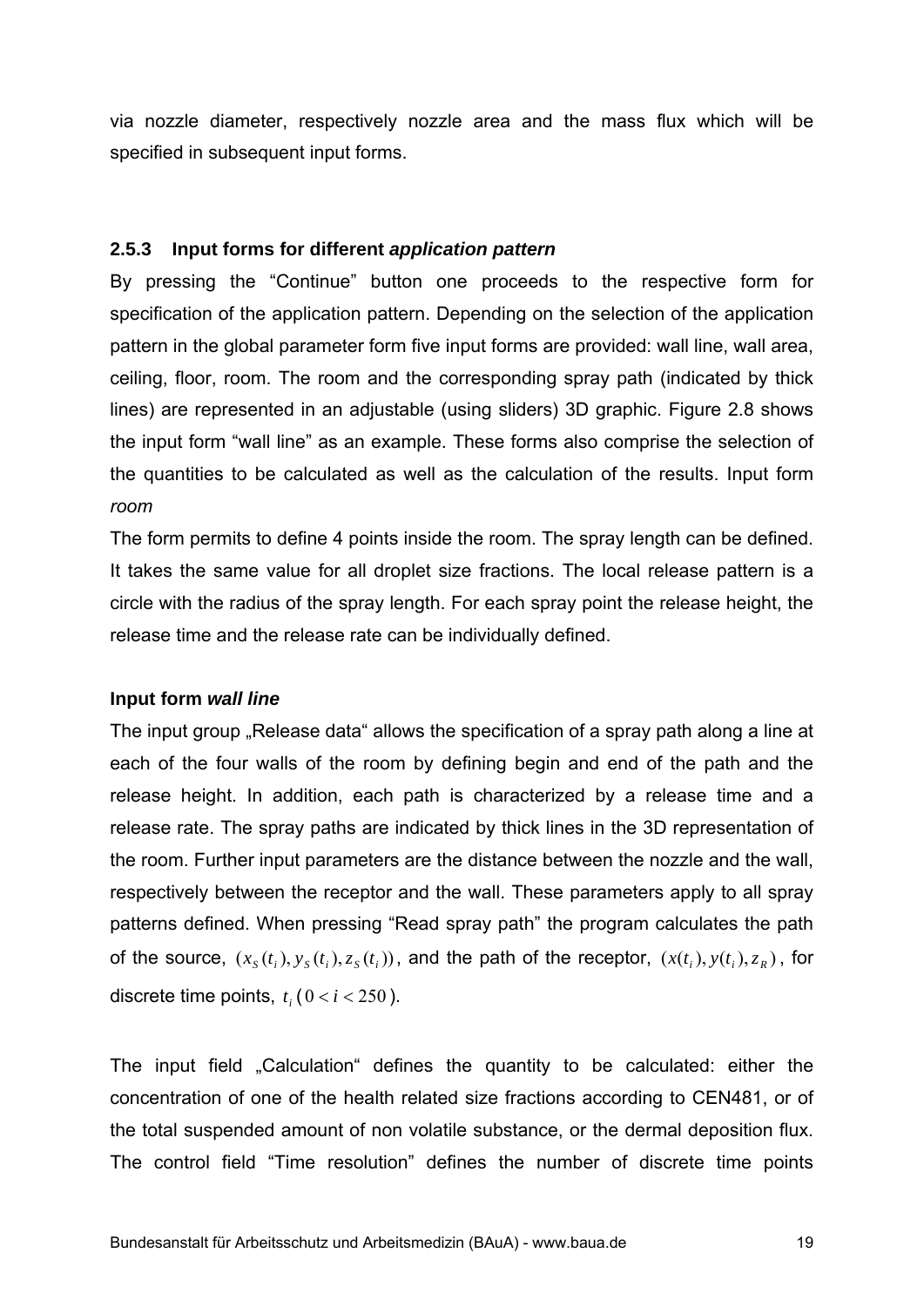covering the total exposure time: 250 for high and 50 for low. For exposure times smaller than 1800 s the low time resolution is often sufficient.

By pressing "Calculate" the evaluation of Eq. 2.15, respectively, Eq. 2.16 is started.

For inhalative exposure the result is presented in graphical form as a concentration curve in the report. For dermal exposure the *y* -axes represents the deposition rate

| <b>Application pattern</b>                     | <b>Droplet spectrum</b> |                                          | <b>Product characterization</b>                                         |  |  |
|------------------------------------------------|-------------------------|------------------------------------------|-------------------------------------------------------------------------|--|--|
| Wall line                                      | Size range [µm]         | Fraction [%]                             | non evaporation fraction [%]<br>1                                       |  |  |
|                                                | $0 - 5$                 | 0                                        | Vapor press. of solvent [hPa]<br>$\mathbf{1}$                           |  |  |
| Room size and ventilation                      | $5 - 10$                | $\overline{0}$                           |                                                                         |  |  |
| 10<br>Length [m]                               | $10 - 20$               | 0,02                                     |                                                                         |  |  |
| Width [m]<br>20                                | $20 - 40$               | 0,2                                      | Spray nozzle characterization                                           |  |  |
| 6,75<br>Height [m]                             | 40-80                   | 1,65                                     | Diameter [mm]<br>$\mathbf{1}$                                           |  |  |
| Ventilation rate [1/h]<br>1                    | 80-160                  | 12,06                                    | 55<br>Spray angle ["]                                                   |  |  |
| Turbulent Diffusion [m <sup>2</sup> /s]<br>0,1 | 160-320                 | 43,92                                    |                                                                         |  |  |
| Release data - Application pattern Wall line   |                         |                                          | Calculation                                                             |  |  |
| Begin [m]<br>End [m]                           | Height [m]<br>Time [s]  | Release rate [ml/s]                      | $\blacksquare$<br>$\vert \cdot \vert$<br>Time resolution<br>High<br>Low |  |  |
| 20<br>W1<br>0                                  | 0,5<br>120              | 10                                       |                                                                         |  |  |
| $\mathbf{0}$<br>10<br>W <sub>2</sub>           | 0,5<br>60               | 10                                       | Inhalation exposure (total)<br>۰                                        |  |  |
| 20<br>$\overline{0}$<br>W3                     | 0, 5<br>120             | 10                                       | Inhalable fraction<br>٥                                                 |  |  |
| οI<br>10<br>W4                                 | 0,5<br>60               | 10                                       | Thoracic fraction<br>0                                                  |  |  |
| Distance [m]                                   |                         |                                          | ۰<br>Respirable fraction                                                |  |  |
| sprayer to wall [m]<br>nozzle to wall [m]      |                         |                                          | ۰<br>Dermal exposure                                                    |  |  |
| 1,5<br>0,5                                     |                         |                                          |                                                                         |  |  |
|                                                |                         | $\cdot$                                  |                                                                         |  |  |
|                                                |                         |                                          | Calculate                                                               |  |  |
| <b>MMCH</b>                                    | Height                  | ength                                    | <b>Return</b>                                                           |  |  |
| $\left  \cdot \right $                         | $\blacksquare$          | $\overline{\phantom{a}}$<br>$\mathbf{F}$ |                                                                         |  |  |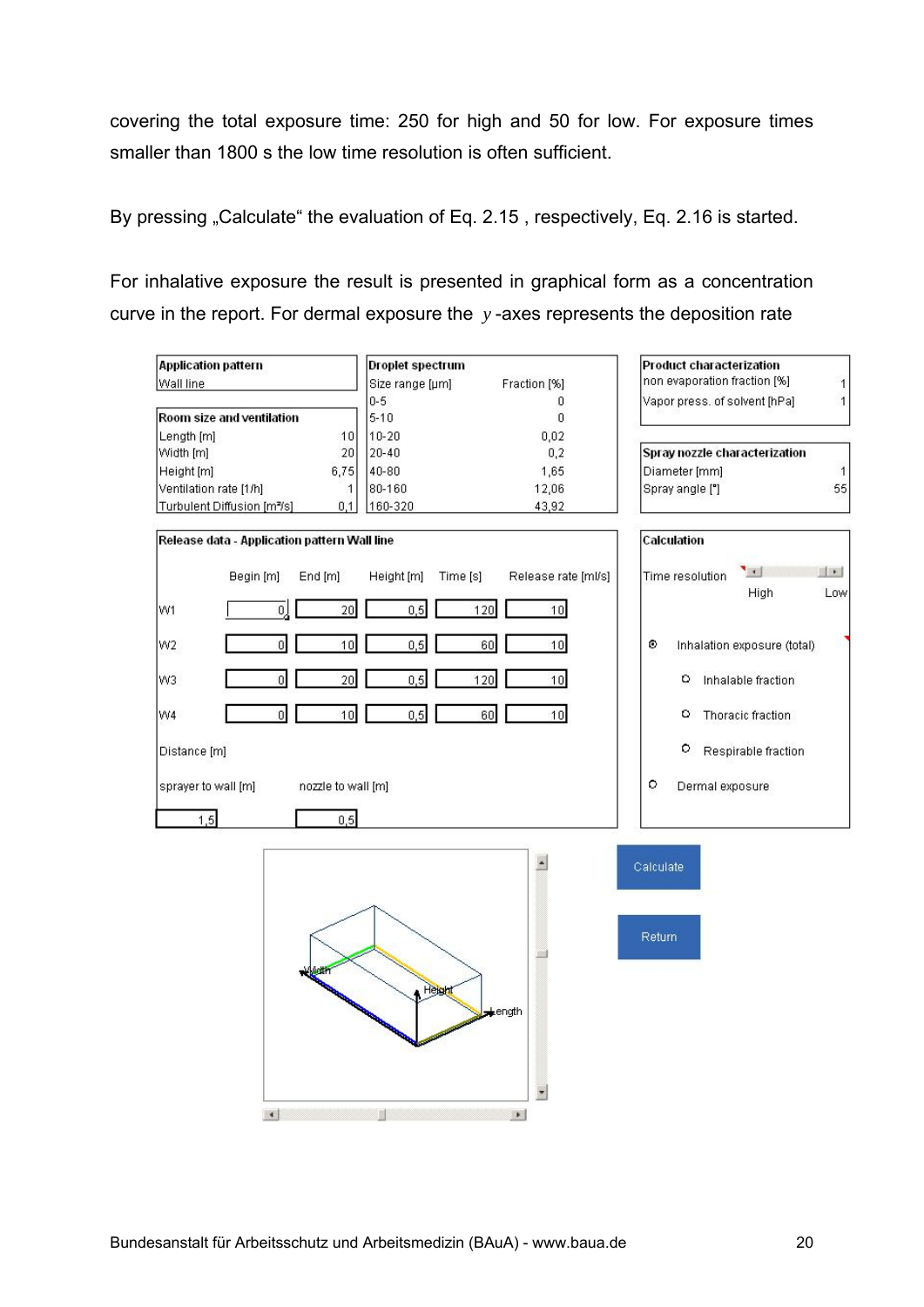#### Fig. 2.8 Input form for specification of the release pattern *wall line*.

onto the total body surface area. A total area of 1.9 m² and a horizontal fraction of 10 % was assumed (USEPA, 1995). The particle flux to the horizontal surfaces is by settling. Deposition on the other parts of the body surface is by turbulent diffusion with an assumed deposition velocity,  $v_{\text{dep}}$ , of 0.01 cm/s.

The inhaled dose is calculated by:

Eq. 2.25. 
$$
D_{inh} = Q_{resp} \int_{0}^{t_R} dt \ C[x_R(t), y_R(t), z_R]
$$

Here,  $Q_{\text{resp}}$ , is the respiratory minute volume (10 l/min). The total dermal dose is given by:

Eq. 2.26. 
$$
D_{\text{derm}} = \int_{0}^{t_R} dt \quad R(t)
$$

$$
R(t) = \left(v_{\text{sed}} A_{\text{hori}} + v_{\text{dep}} A_{\text{vert}}\right) C
$$

Inhaled and dermal dose as well as average concentration, respectively deposition rate are displayed in the report.

#### **Input form** *wall area*

The spray release height extends from 0 to 4 m. The wall segment selected for treatment is divided into 4 sub-segments. Each of these segments will be sprayed from bottom to top. The spray paths are indicated by thick lines in the 3D representation of the room. Due to the complexity of the spray pattern the simulation should be restricted to the treatment of two wall segments. The treatment times of these two segments must be the same.

#### **Input form** *ceiling / floor*

This form can only be activated when the room height is 3 or 4 m. The endpoints of the diagonal of the area to be treated are defined by P1 and P2. The area is devided into 10 equal stripes which will be treated in sequential order. The spray paths are indicated by thick lines in the 3D representation of the room. "Receptor-nozzle"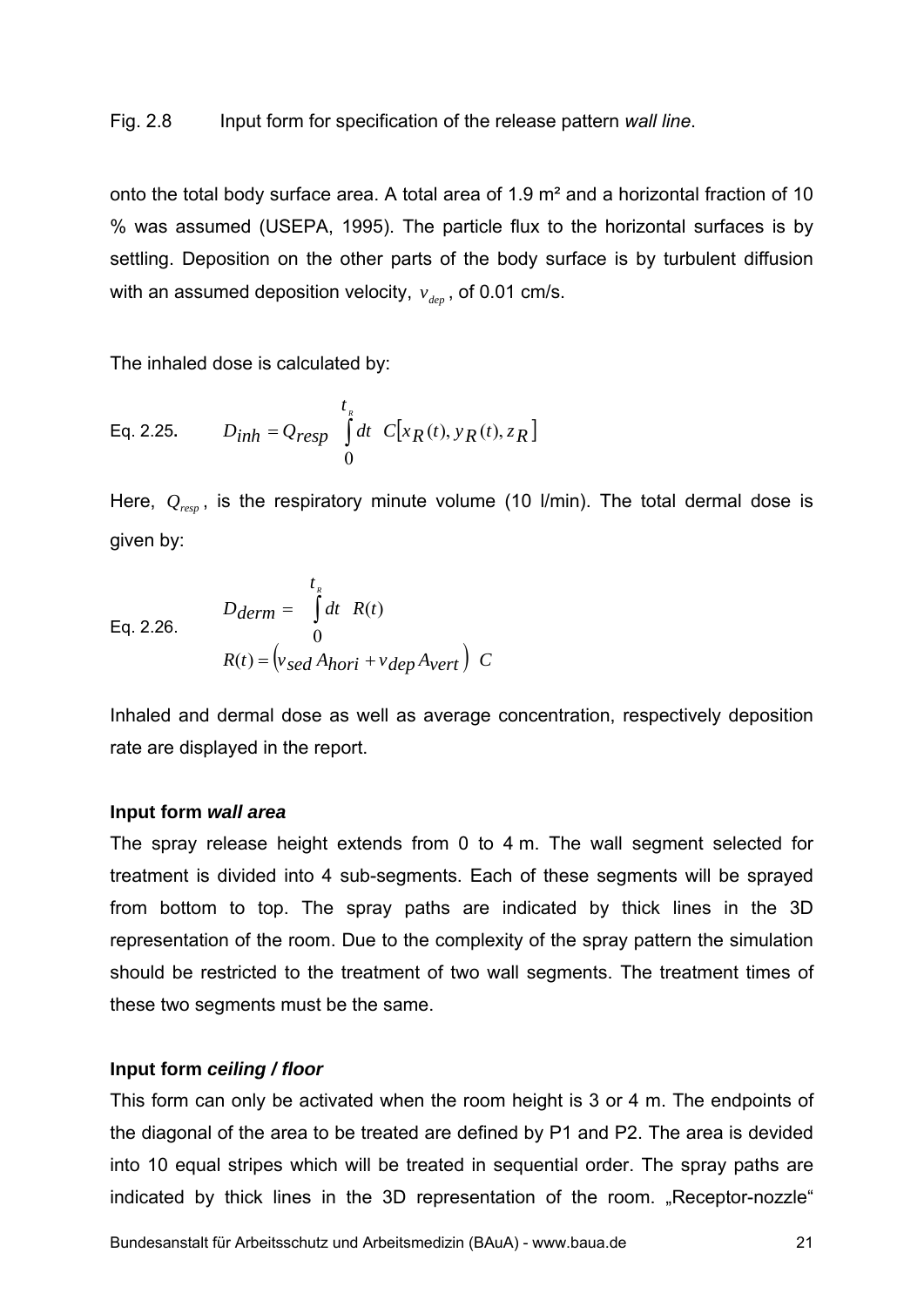defines the horizontal distance between source and receptor in *x* -direction. This is also the minimum distance of the receptor to all walls.

#### **Input form** *room*

The form permits to define 4 points inside the room. The spray length can be defined. It takes the same value for all droplet size fractions. The local release pattern is a circle with the radius of the spray length. For each spray point the release height, the release time and the release rate can be individually defined.

## **2.5.4 Use of standard scenarios**

SprayExpo 2.0 offers the opportunity to use 3 different standard scenarios (prefilled scenarios) that can be selected in the opening window of the EXCEL worksheet.. The standard scenarios could be used in the evaluation of biocides for different product types (PT), for example PT 21 (Antifoulings), PT 3 (Veterinary hygiene biocidal products), or PT 18 (Insecticides). This approach facilitates the extrapolation of exposure data available for certain products to other products and other scenarios for which specific data are not available. In addition, preliminary specified default values for the various model parameters ensure a high degree of consistency in the assessments.

The estimation of default parameter values should result in a reasonable worst-case scenario which covers the frequent use of a certain product under less favourable circumstances. However, the default parameters should not result in an accumulation of worst-case assumptions that would represent unrealistic values. Therefore, the default parameters have been chosen such that a relatively high but still realistic exposure and uptake are calculated. The result is a 'reasonable worst case' estimate. The proposed default values should be chosen, determined, and improved with caution. Taking into account these principles the user can define its own standard scenarios. The new scenario can be stored in a file by pressing the "SaveAs" button provided in the report form (s. below).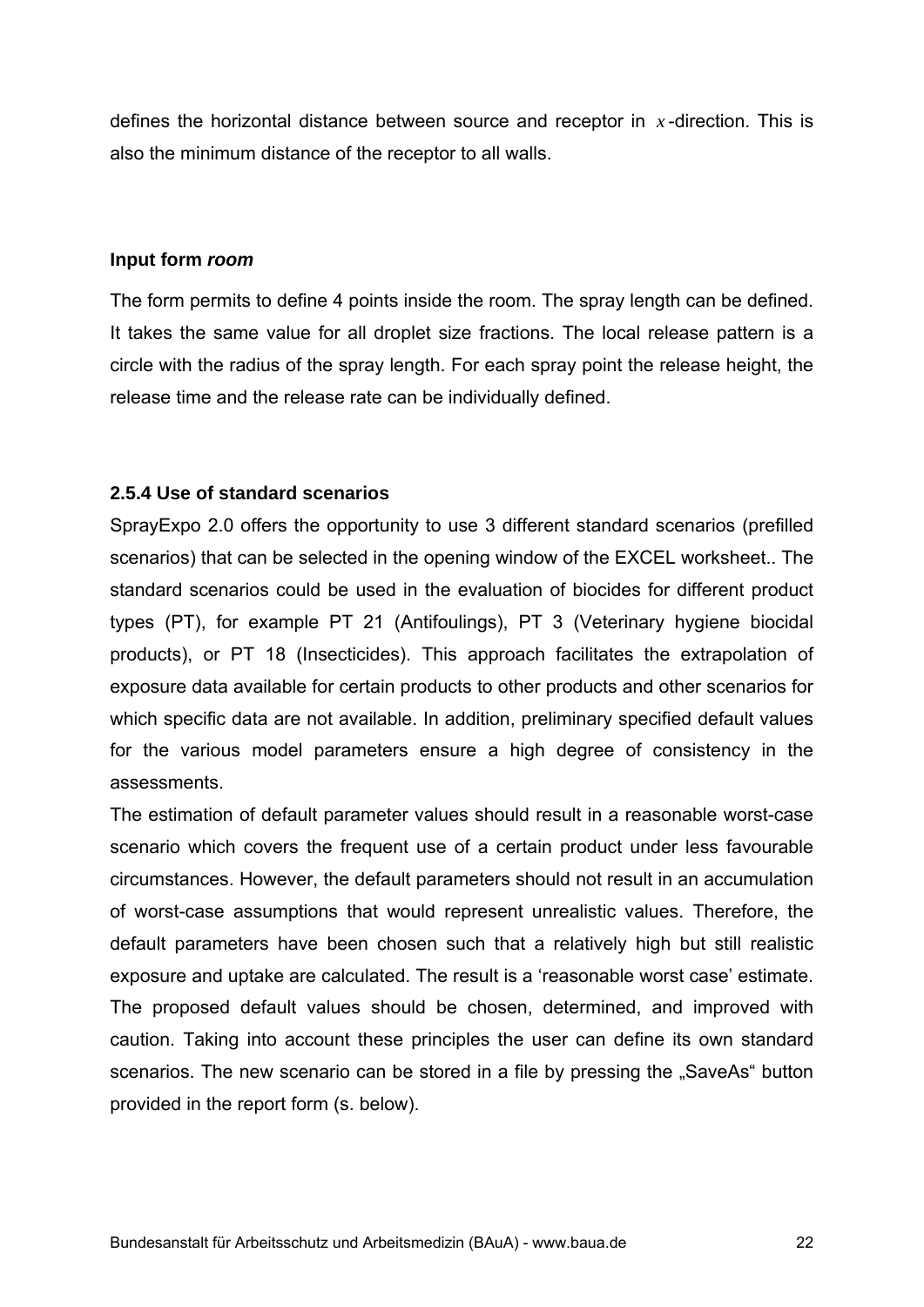### **2.5.5 Report**

The report summarises all parameters entered through the previous forms (s. Fig. 2.9). A diagram plots the calculated concentrations against the time. Below the diagram the calculated values "inhaled dose" (or "dermal dose") and the "average concentration" are given. The time dependent concentration values are also provided in a table.

When pressing "Return" the previous input form is shown. The current scenario can be stored in a file by pressing the "SaveAs" button. When pressing "Export to EXCEL" the results are stored in an EXCEL file, using the template sheet "export\_vorlage". When pressing "Print" the entire report is printed.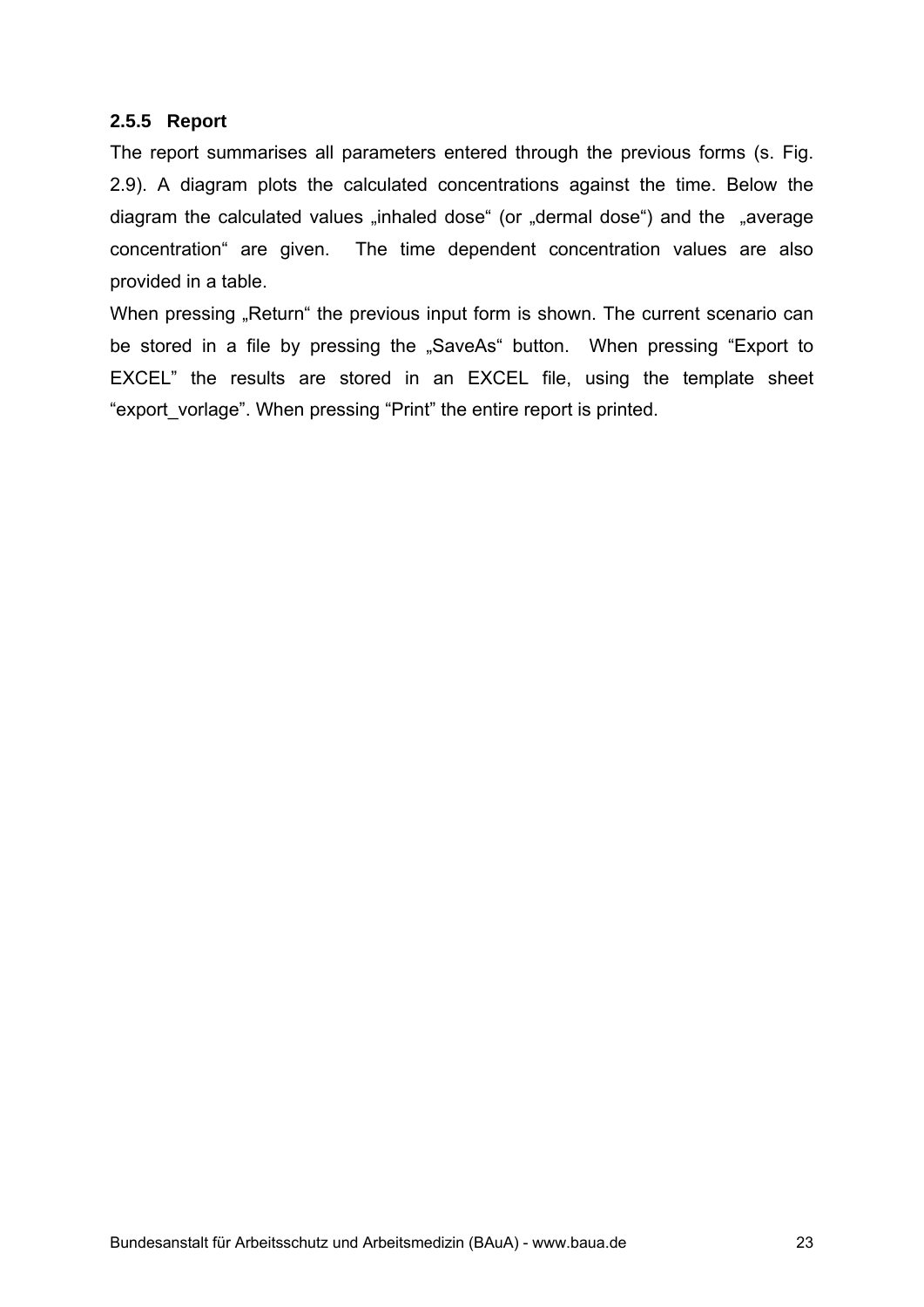

### Fig. 2.9 Report